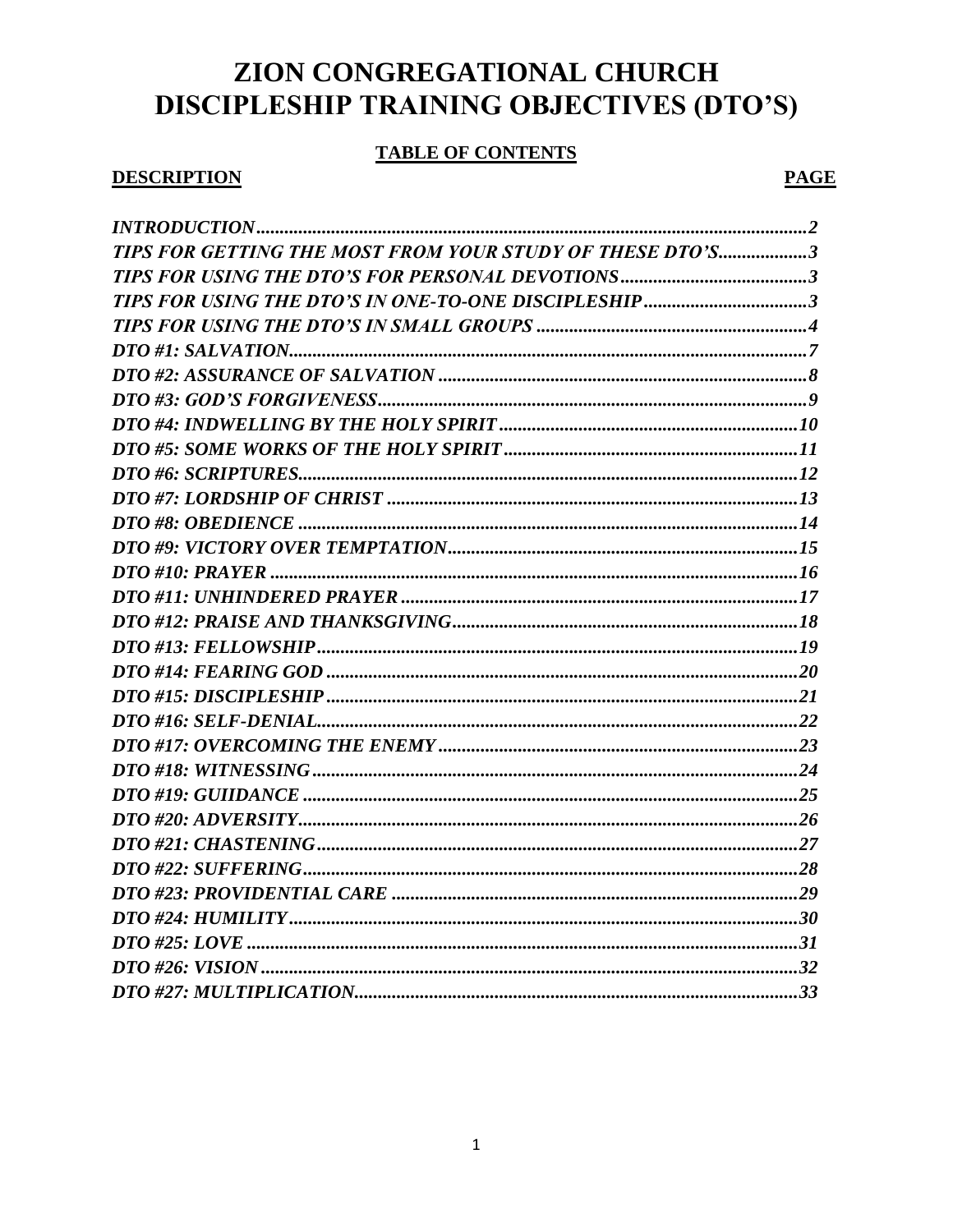#### *INTRODUCTION*

God has given us the Bible as His primary means of communicating with  $us - it$  is His Word! In the words of the Apostle Paul, therefore:

#### *"Do your best to present yourself to God as one approved, a workman who does not need to be ashamed and who correctly handles the word of truth." (2 Timothy 2:15)*

Why? Because as he also said:

## *"All Scripture is God-breathed and is useful for teaching, rebuking, correcting and training in righteousness, so that the man of God may be thoroughly equipped for every good work." (2 Timothy 3:16-17)*

Key to a vibrant, robust, fruitful relationship with God is our attitude toward His Word (see passages like Joshua 1:8; Psalms 1, 19 and 119; John 14:21, 23; Romans 10:17; 1 Peter 2:1-3).

These "**DISCIPLESHIP TRAINING OBJECTIVES**" (**DTO's**) are intended to help us study the Bible for ourselves. By design, they require more work than the average "fill-in-the-blanks" studies, but they are less exhaustive than a scholar would prefer. Hopefully they strike a balance by systematically guiding a person to develop basic Bible study skills while learning some foundations for Christian living (which are the "OBJECTIVES").

If you will save your studies in a notebook or on your computer, you will eventually have your own discipleship library. You can be tucking information into that "library" as you record your research, jot down questions, take notes of what others have discovered, find cross-references, and do supplemental reading. Then, rather than a "canned" method, you will have a customized resource; a "living," personalized document that represents how God is working in and through you. It will be something you "own" that will be very much worth sharing!

The remainder of this "INTRODUCTION" contains tips on how to study with these DTO's and how to use them in your personal devotions, in one-to-one discipleship or as the basis for small group discussions. However or whether you decide to use them, we at Zion Congregational Church pray that God will:

*"...fill you with the knowledge of his will through all spiritual wisdom and understanding...in order that you may live a life worthy of the Lord and may please him in every way : bearing fruit in every good work , growing in the knowledge of God, being strengthened with all power according to his glorious might so that you may have great endurance and patience, and joy, fully giving thanks to the Father, who has qualified you to share in the inheritance of the saints in the kingdom of light . For he has rescued us from the dominion of darkness and brought us into the kingdom of the Son he loves, in whom we have redemption, the forgiveness of sins." (Colossians 1:9b-14)*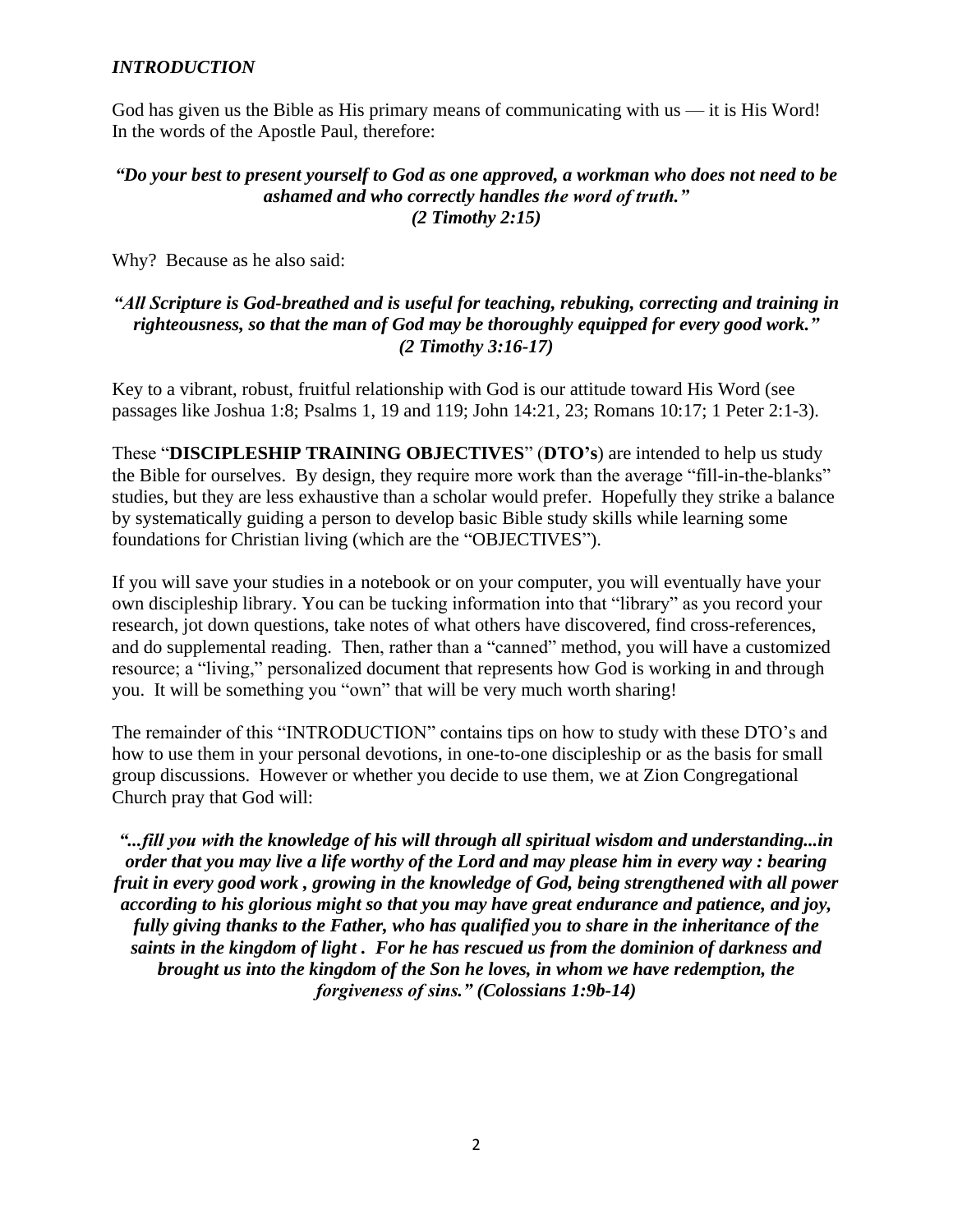# *TIPS FOR GETTING THE MOST FROM YOUR STUDY OF THESE DTO'S*

- 1. Simply follow the "Instructions" at the top of each Objective.
- 2. Prayerfully read each passage, asking God to reveal His truth to you and trusting the Holy Spirit to be your Teacher. While we certainly study the Bible for information, the ultimate goal is transformation. A couple of excellent questions to ask God as you look at each passage are those asked by the Apostle Paul on the occasion of his conversion: "Who are you, Lord?" and "What shall I do, Lord?" as recorded in Acts 22:6-10. We also suggest the following "**SPECS**" acrostic for asking God how you might apply what you're learning by asking Him as you study if there are any:

**S**ins to confess and forsake **P**romises to claim for your life **E**xamples it would be wise to follow **C**ommands that must be obeyed **S**tumbling blocks or errors to avoid

3. Look for and be alert to any opportunities the Lord provides to share what you learn with someone else.

## *TIPS FOR USING THE DTO'S AS PERSONAL DEVOTIONS:*

- 1. Study one DTO per week, one passage per day for six days.
- 2. If an entire Objective every week is too ambitious for your schedule, create a more suitable plan for yourself. The most important thing is to be faithful with whatever schedule is comfortable for you.

## *TIPS FOR USING THE DTO'S IN ONE–TO–ONE DISCIPLESHIP*

- 1. Remember that "discipleship" is primarily a function of relationships first, yours with the Lord and then with the person you are discipling. These "DTO's" are not methods or formulas for success, but tools to use as you decide how best to use them in the process of growing in your own relationship with Jesus Christ and helping others to do the same.
- 2. Be sure you have studied and applied whatever DTO you plan to use before you try to impart it to another. Your discipling should flow from your own relationship with God. An effective discipler is able to say as the Apostle Paul did, " Follow my example, as I follow the example of Christ" (1 Corinthians 11:1) and therefore " Whatever you have learned or received or heard from me, or seen in me — put it into practice..." (Philippians 4:9).
- 3. Use the DTO's as tools NOT as the basis of your fellowship, which should always be your common relationship with our Lord Jesus Christ! You're developing a relationship with another person. Relax and let the Holy Spirit lead. If you let filling out the forms in accordance with some arbitrary time schedule become the priority, you move away from the process of growth to just manipulating a product. Disciples are not mass-produced but uniquely developed by the Holy Spirit in His time as He sees fit.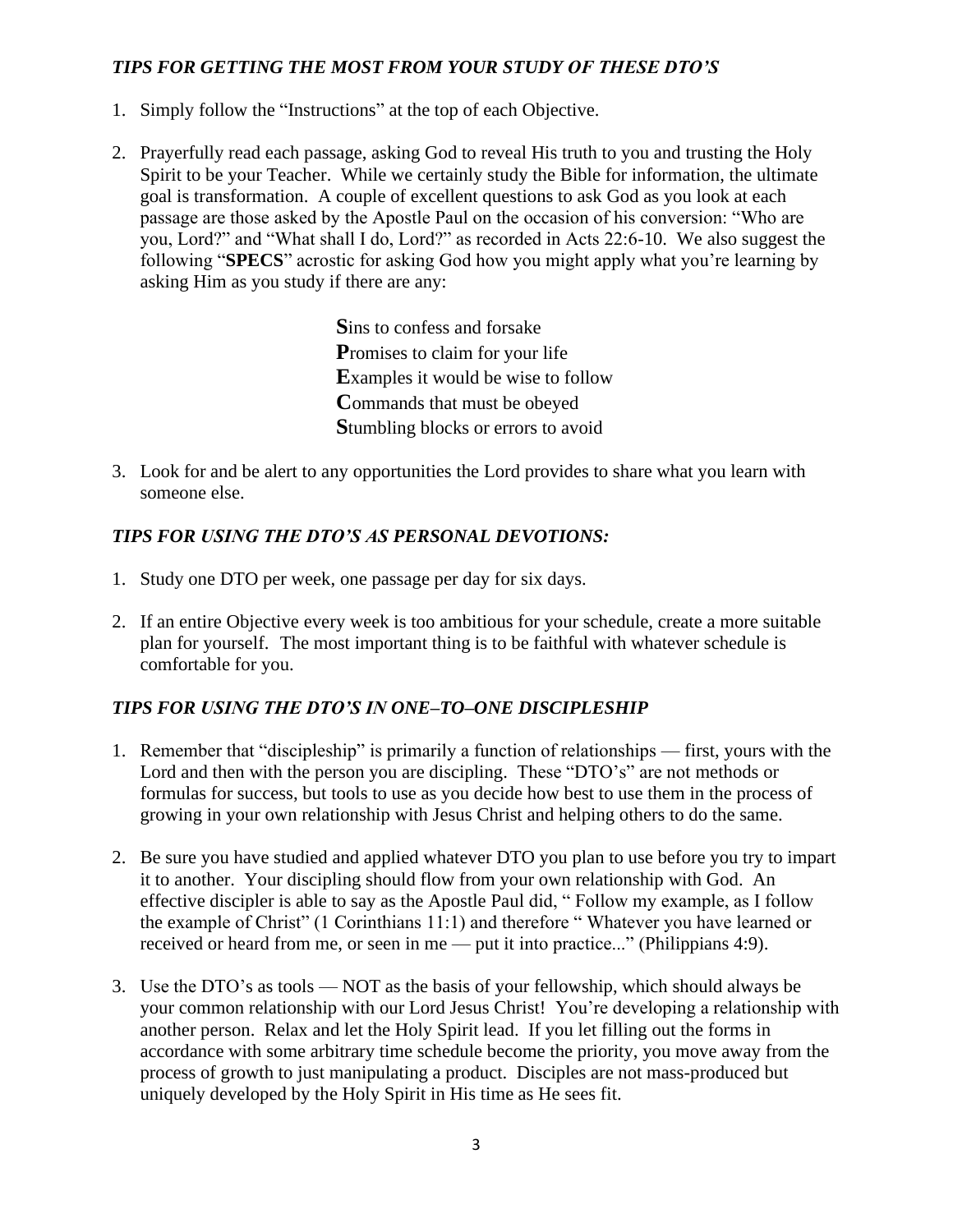- 4. These objectives can be done in order, or they can be varied; whatever works best to meet the needs of the person with whom you're working. If you discern a need to spend time on a specific objective or even a single passage, camp on it, regardless of how long it takes. It might even be best to put the DTO aside in favor of sharing personal concerns, praying for and encouraging one another. Always keep in mind that you are building a relationship, that God is fitting the person for eternity rather than your agenda or personal time schedule.
- 5. When you meet together:

# a. **PRAY FOR ONE ANOTHER!**

- b. Discuss the results of your individual studies. Review the memory work. Record one another's answers and insights for future reference remembering that disciplers can learn as much from their disciples as disciples can learn from them. Explore the passages together and seek to understand them.
- c. Brainstorm extra questions (**WHO**, **WHAT**, **WHEN**, **WHERE**, **WHY**, **HOW**) to draw out meanings, principles and applications, and to possibly use with small groups.
- d. Put a maximum effort into finding ways to apply what you learn. Intentionally encourage one another in that process. Teaching obedience to the Lord is at the heart of the "Great Commission" (Matthew 28:18-20), admonishing and encouraging one another toward that end is at the heart of genuine fellowship (Hebrews 3:12-13; 10:24-25), much of which is sometimes unfortunately lost in our contemporary mass-production discipleship strategies.

# *TIPS FOR USING THE DTO'S IN SMALL GROUPS*

- 1. Make the completion and discussion of actual DTO's the goal for your group meetings **or** use some of the questions (WHO, WHAT, WHEN, WHERE, WHY, HOW) from your own study as the basis for discussion, using your completed DTO as your lesson plan **or** do a combination of both methods. Whichever you decide, the best preparation for leading the discussion is your own personal Bible study.
- 2. Before meetings—**pray**; during meetings—**pray**; after meetings—**pray**.
- 3. At your first meeting:
	- a. Be sure you have covered all the logistics like materials, transportation, childcare, refreshments and whatever will contribute to group comfort. Do all you can to make the atmosphere informal, comfortable and non-threatening.
	- b. Spend the bulk of your time at this first meeting getting acquainted. Show yourself friendly, be real, find out about jobs, families, etc. and share yourself. If you know of or can find a good "ice-breaker," use it.
	- c. If you plan to make the completion of actual DTO's the goal of your group meetings, pass out the one you plan to use and show the group how it is done by sharing your own answers for the first passage. Make the study of one or more of the remaining passages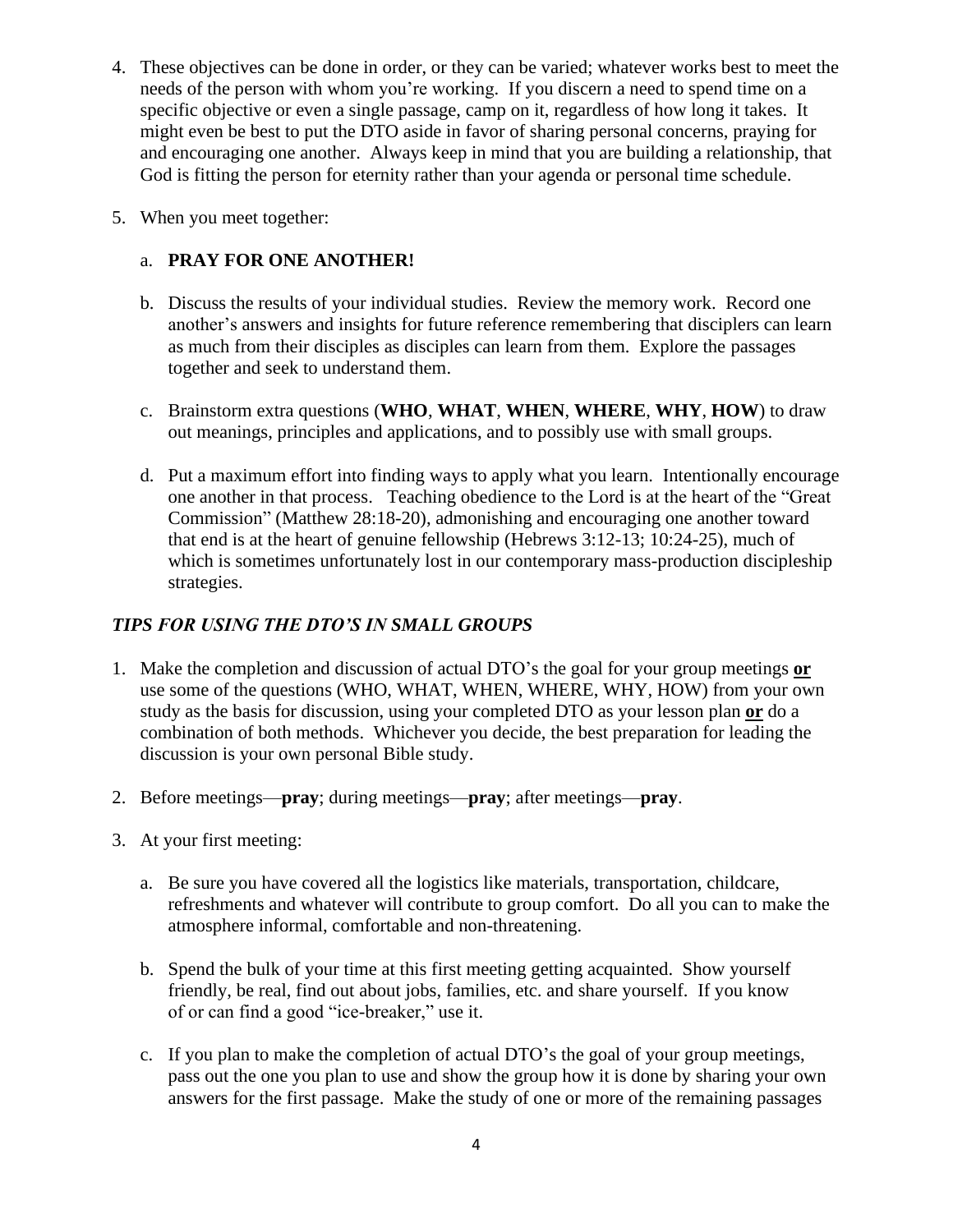the homework assignment for the next meeting where the group will discuss what they discovered in their respective studies.

- d. If you're using the results of your own study of the DTO as your lesson plan for group discussion, there is no reason to pass any out to others. Ask for someone to read the passage you want to discuss, ask a few of the questions you came up with in your own study, wait for folks to answer each question as it is asked. Let participants know that this will be the routine for all your meetings.
- d. If you're co-leading, which is always a good idea, let participants know that leadership of the group will be shared.
- e. Answer any questions the group members might have about the purpose, format, agenda, schedule, logistics or whatever is important to them.
- 4. At subsequent meetings:
	- a. Make sure all the logistics are covered. Also, begin and end on time.
	- b. Try to avoid lecturing. If you're talking more than 20% of the time, you've gone from leading a discussion to preaching a sermon.
	- c. Keep the discussion moving by constantly pointing to the DTO or always being prepared to ask one of your questions. The idea is to let the Word of God be the authority and to have people discover the truth for themselves.
	- d. If having group members complete DTO's as homework is the goal of your group, don't panic if someone comes to the meeting unprepared. Let them complete the assignment during the course of the group discussions. **Gently** and **privately** encourage them to come prepared next time. Remind them that their own study of the DTO is their best preparation. Remember that you are not trying to get people to fit your agenda, but simply exposing them to the Word of God and the ministry of the Spirit of God Who is making them into the people of God by transforming them into the likeness of the Son of God all of which will redound to the glory of God. RELAX — He can handle it!
	- e. When asking questions, let answers be given by group members in a spontaneous way. Ask for volunteers to read passages. Don't embarrass anyone by calling on them by name.
	- f. While it's important to keep the discussion moving, don't fear a pause for thinking. If the pause seems especially long, ask, "Did everyone understand the question?" If not, read the passage and ask your question again. If folks seem to remain confused about your question, try to rephrase it. By all means, do not invalidate the group by accusing them of not understanding. Exercise the humility to admit that you did not ask the question very well and ask for permission to try again.
	- g. If someone dominates a group discussion, wait until they finish talking and say, "What does someone else think about this?" If that person continues to dominate, **gently** and **privately** encourage them to give other group members more opportunities to participate in the discussion.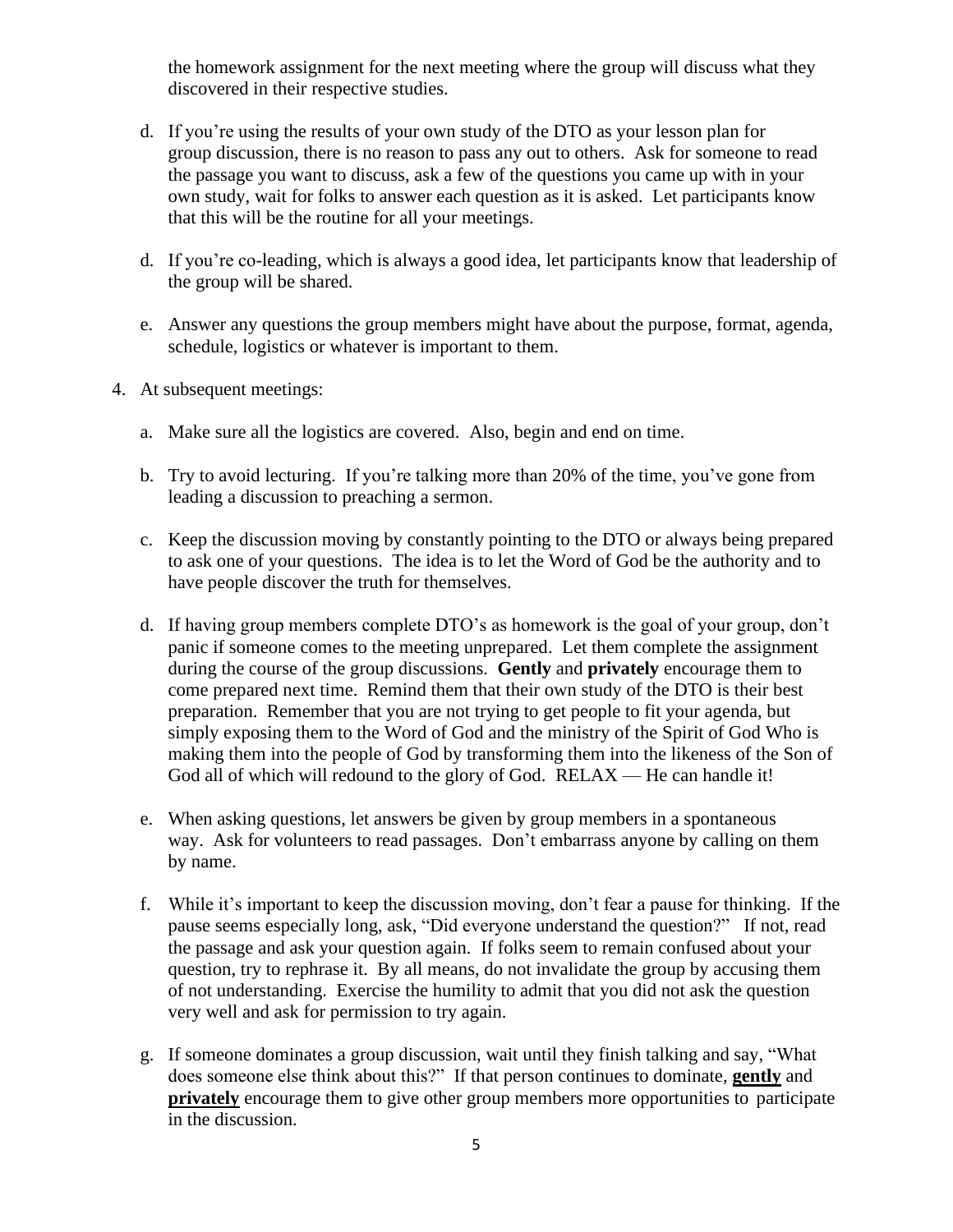- h. Avoid "bunny trails." If something seems to sidetrack from the DTO at hand, just say, "We can explore that some other time. For right now let's look at this study." Make a note of the topic that sidetracked and plan to address it sometime in the future as a separate study. Hopefully folks will let you park it for later in favor of staying on topic.
- 5. Watch for people who seem especially interested, who come prepared and actively participate in discussion. They may be candidates for you to engage in personal discipleship and to mentor for leadership. We want to be sensitive to seize any opportunity the Lord gives us to do as the Apostle Paul encouraged his disciple, Timothy:

*"You then, my son, be strong in the grace that is in Christ Jesus. And the things you have heard me say in the presence of many witnesses entrust to reliable people who will also be qualified to teach others." (2 Timothy 2:1-2)*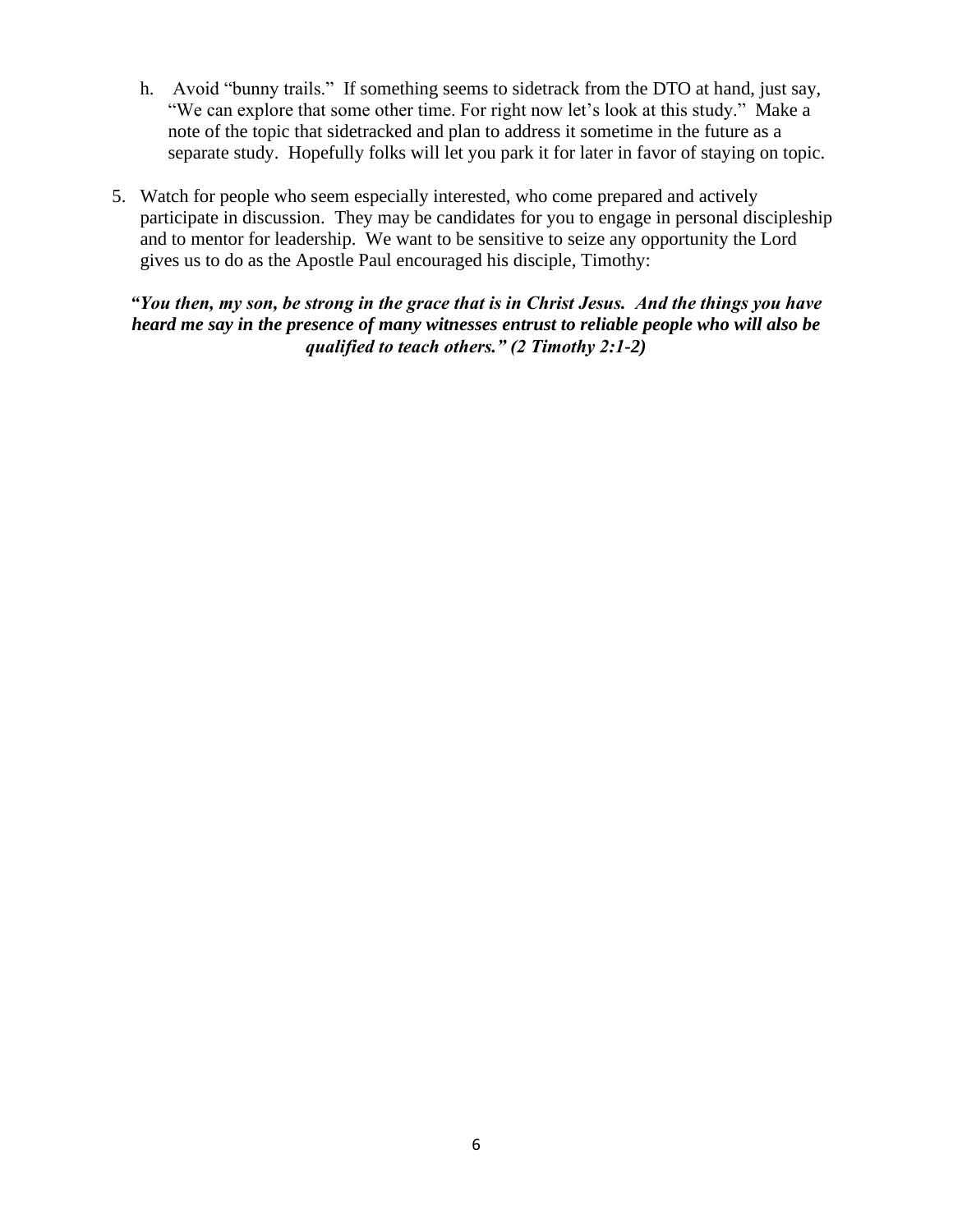## *DTO #1: SALVATION*

**Salvation means deliverance from the penalty and the eternal consequences of sin; often referred to as being "saved" or "born-again." It includes having our sins forgiven, being born into God's family as His adopted child, and receiving eternal life.**

Instructions:

- 1. Write your answers to the following questions below each passage:
	- What does this passage say about **salvation**?
	- What does it say about God (Father and/or Son and/or Holy Spirit)?
	- What does it say about me?
- 2. Memorize Ephesians 2:8-9.

**John 1:9-13**

**John 3:16-18**

**Romans 5:6-10**

**Romans 6:20-23**

**Ephesians 2:1-10**

**Titus 3:4-7**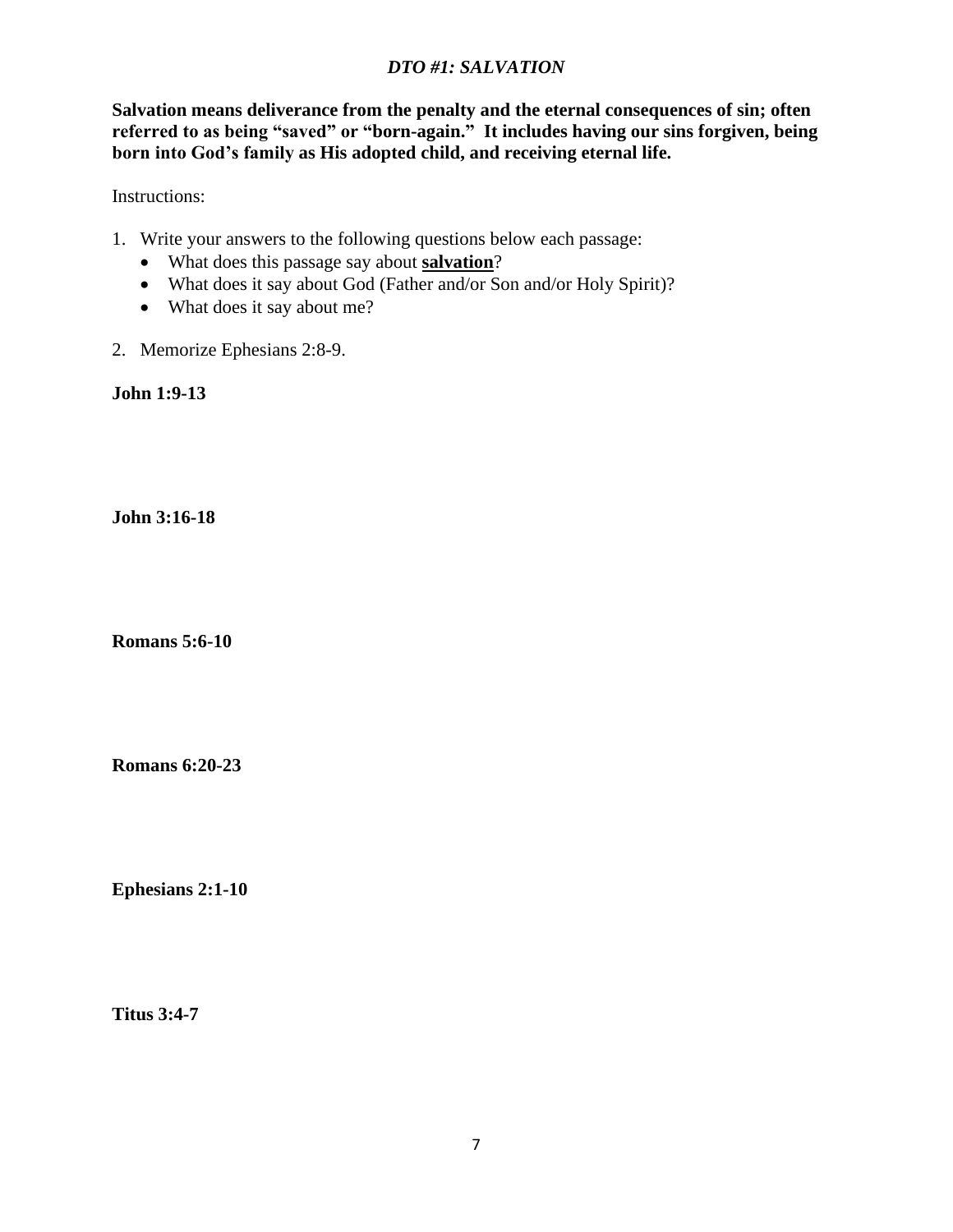#### *DTO #2: ASSURANCE OF SALVATION*

**Assurance is the conviction, the settled confidence, that we are secure in our relationship with Christ, that He has saved us, works within us, and will not forsake us. It is being sure that God will never reject us, which enables us to serve Him freely and confidently.**

Instructions:

- 1. Write your answers to the following questions below each passage:
	- What does this passage say about **assurance of salvation**?
	- What does it say about God (Father and/or Son and/or Holy Spirit)?
	- What does it say about me?
- 2. Memorize 1 John 5:11-12.

**John 10:22-30**

**Romans 8:31-39**

**2 Corinthians 1:18-22**

**Ephesians 1:11-14**

**1 Peter 1:3-5**

**I John 5:9-13**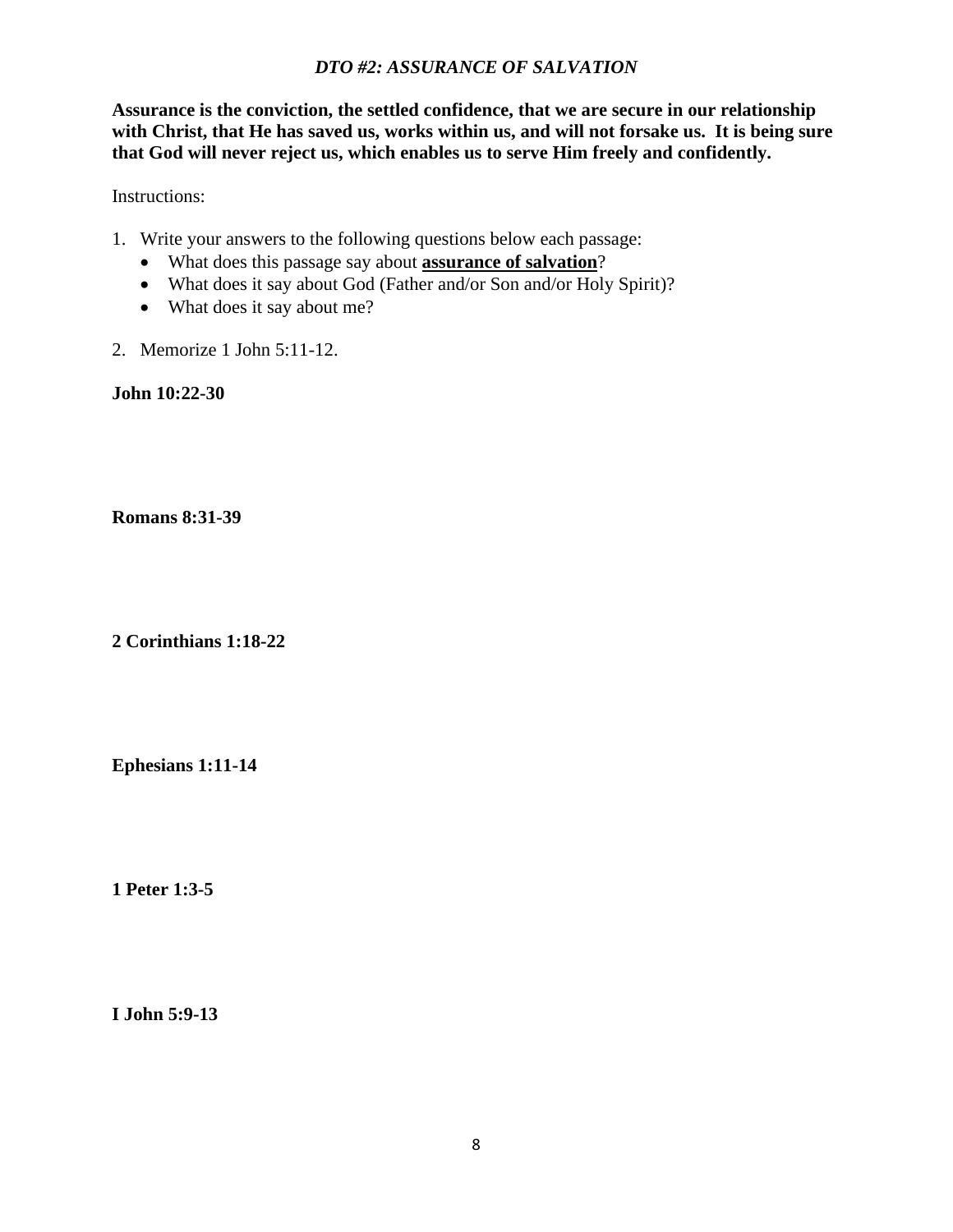#### *DTO #3: GOD' S FORGIVENESS*

**Although it is God's desire that every believer live a victorious Christian life, He knows there will be times when we yield to sin. In His graciousness, He has provided a way for us, through confession, to be forgiven and cleansed from sin.**

Instructions:

- 1. Write your answers to the following questions below each passage:
	- What does this passage say about **forgiveness**?
	- What does it say about God (Father and/or Son and/or Holy Spirit)?
	- What does it say about me?
- 2. Memorize 1 John 1:9.

**Psalm 32:1-5**

**Psalm 103:8-1**

**Proverbs 28:13**

**Hebrews 4:15-16**

**1 John 1:9**

**1 John 2:1-2**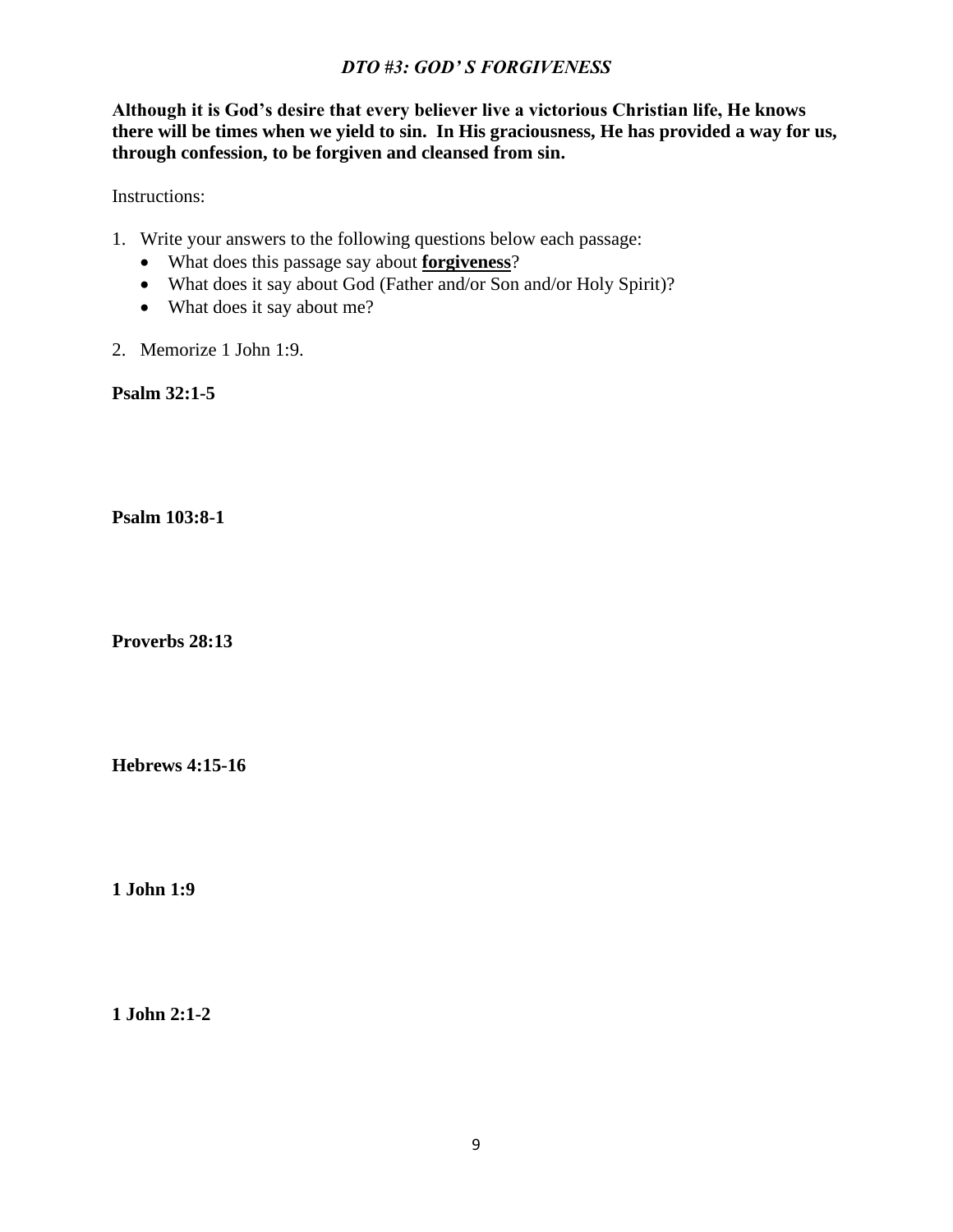#### *DTO #4: INDWELLING BY THE HOLY SPIRIT*

**God has not left us helpless and alone in the world. He actually indwells us — lives within us by His Spirit, and daily ministers to what He knows are our needs.**

Instructions:

- 1. Write your answers to the following questions below each passage:
	- What does this passage say about **indwelling by the Holy Spirit**?
	- What does it say about God (Father and/or Son and/or Holy Spirit)?
	- What does it say about me?
- 2. Memorize 1 Corinthians 3:16.

**John 3:8**

**John 14:26**

**Romans 8:9-11**

**Romans 8:15-16**

**1 Corinthians 3:16**

**1 Corinthians 6:19-20**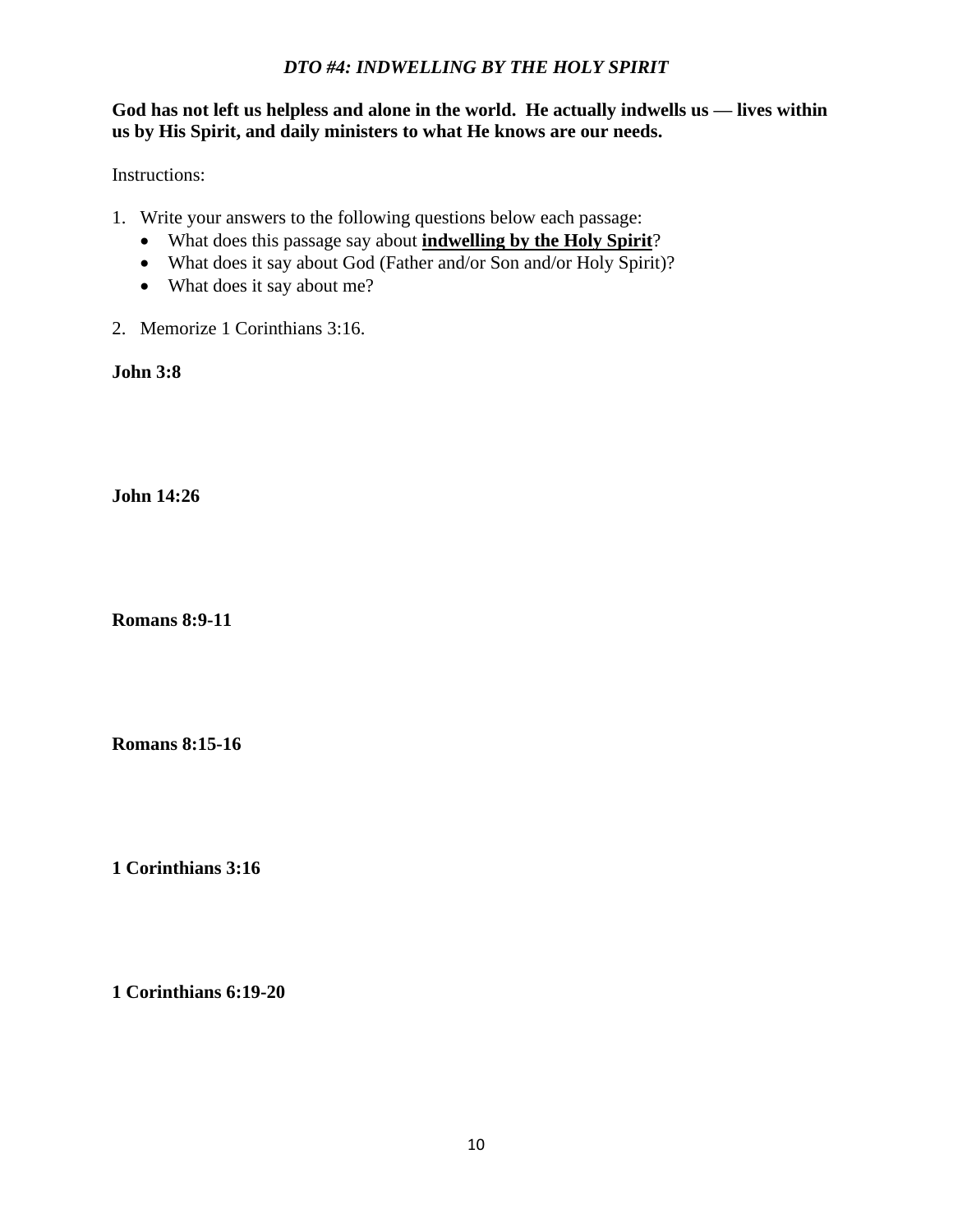#### *DTO #5: SOME WORKS OF THE HOLY SPIRIT*

#### **God indwells us by His Spirit who will, if we allow Him to control our lives, give us a dynamic for godly living and make us more like Jesus Christ every day.**

#### Instructions:

- 1. Write your answers to the following questions below each passage:
	- What does this passage say about **some works of the Holy Spirit**?
	- What does it say about God (Father and/or Son and/or Holy Spirit)?
	- What does it say about me?
- 2. Memorize Ephesians 5:18.

**John 16:13-14**

#### **Romans 8:26-27**

**1 Corinthians 12:3-4, 11**

**2 Corinthians 3:18**

**Galatians 5:16, 22-25**

**Ephesians 5:18**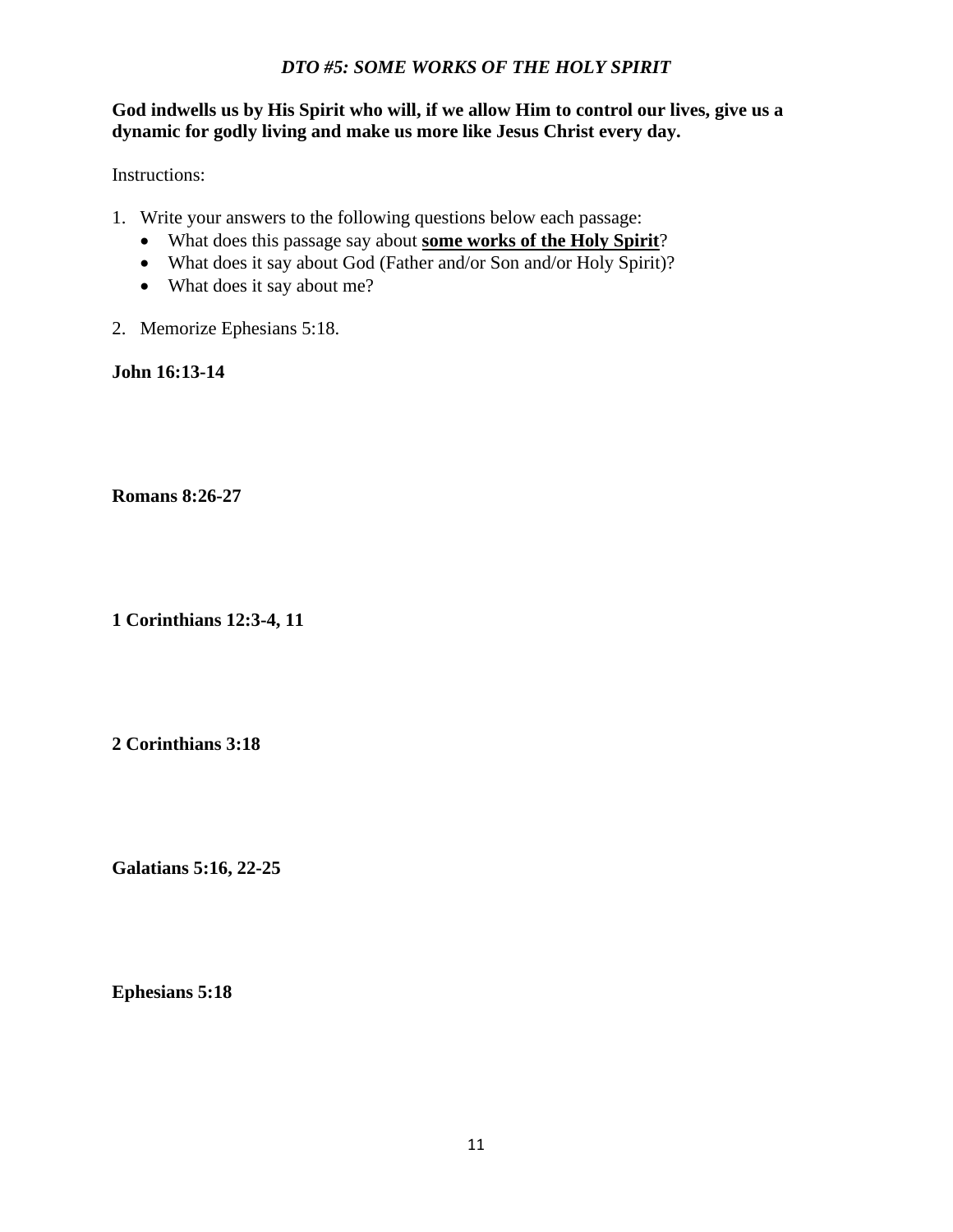## *DTO #6: SCRIPTURES*

**To glorify God with our lives and to be effective witnesses, we need to know and obey Scriptures. We should make it a daily habit to read, meditate upon, memorize, and live in accordance with God's Law, word, precepts as contained in the Bible.**

Instructions:

- 1. Write your answers to the following questions below each passage:
	- What does this passage say about the **Scriptures**?
	- What does it say about God (Father and/or Son and/or Holy Spirit)?
	- What does it say about me?
- 2. Memorize 2 Timothy 3:16-17.

**Joshua 1:8**

**Psalm 1:2, 3**

**Psalm 119:11**

**Psalm 119:105, 130, 165**

**2 Timothy 3:16-17**

**Hebrews 4:12**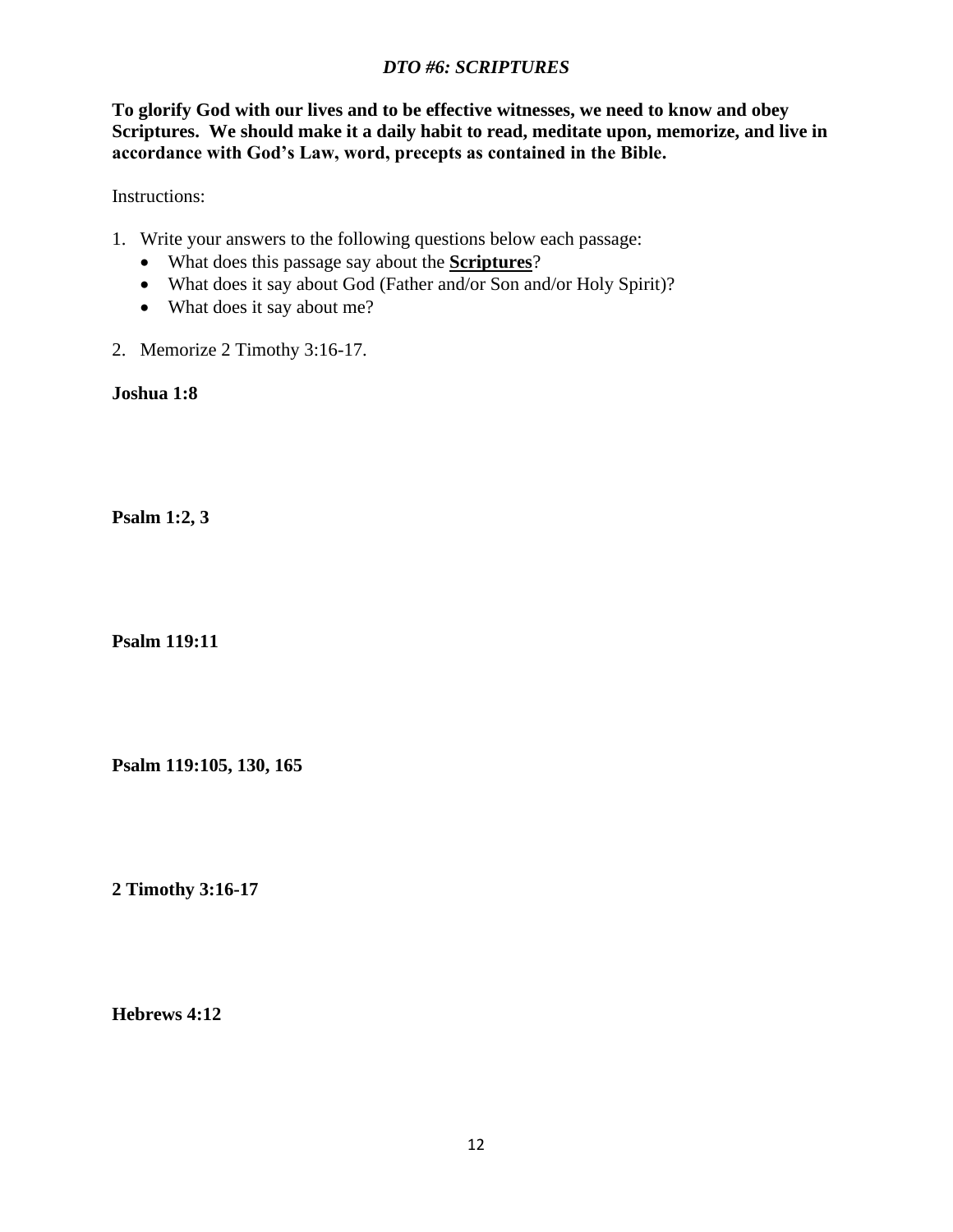## *DTO #7: LORDSHIP OF CHRIST*

**We place our faith in Jesus Christ as not only our Savior, but also our Lord. We are under new ownership! We can enjoy our new life in Christ and the benefits thereof only as we daily seek His will and follow Him in obedience.**

Instructions:

- 1. Write your answers to the following questions below each passage:
	- What does this passage say about the **Lordship of Christ**?
	- What does it say about God (Father and/or Son and/or Holy Spirit)?
	- What does it say about me?
- 2. Memorize 1 Corinthians 6:19-20.

**Luke 6:46**

**Acts 10:36**

**Romans 14:7-9**

**I Corinthians 6:19-20**

**Philippians 2:9-11**

**Colossians 1:16, 18**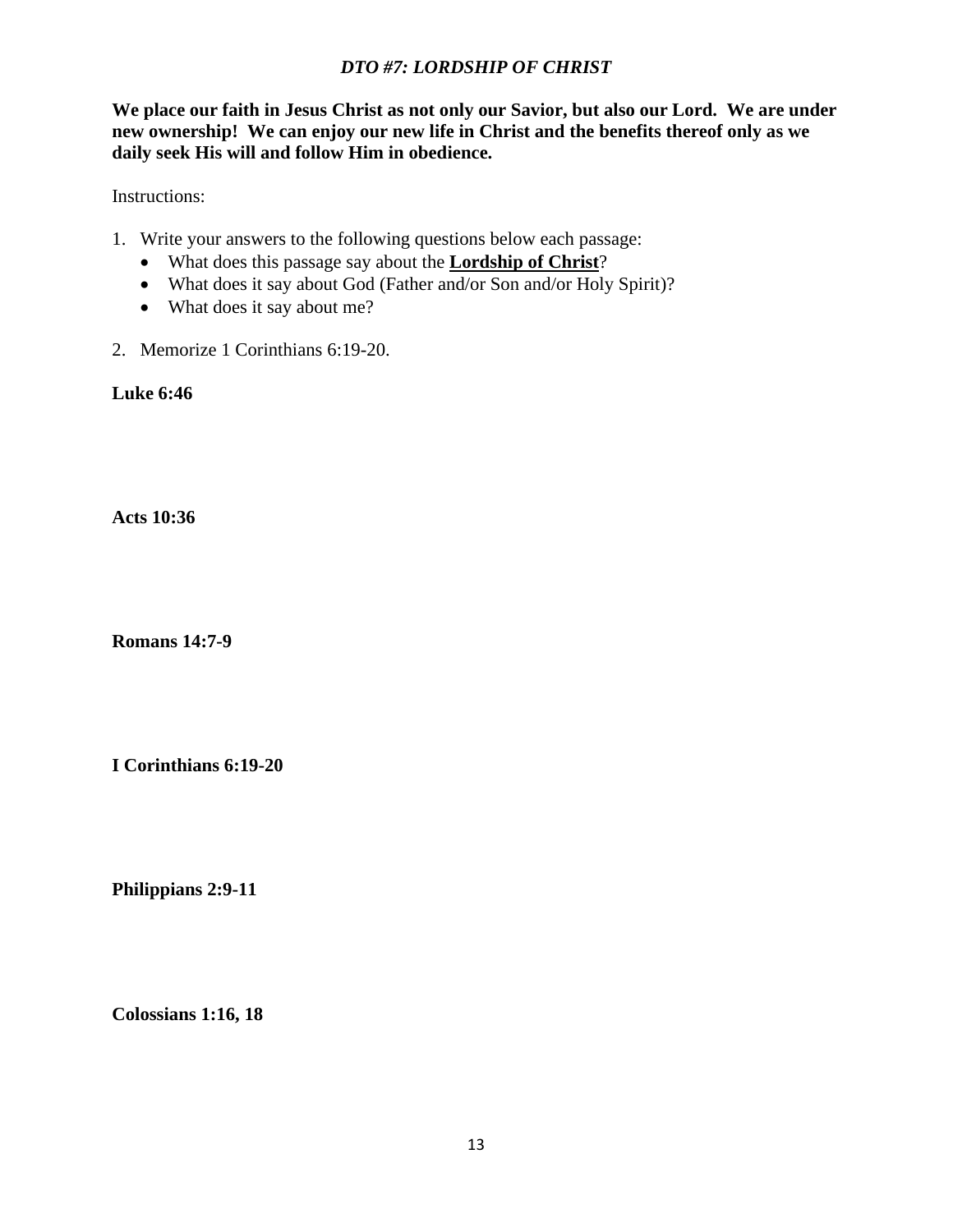## *DTO #8: OBEDIENCE*

**God gave us His Word not only to increase our knowledge but to change our lives. It is only as we apply truth to our lives (i.e. obey the Scriptures) that there will be any significant changes made.**

Instructions:

- 1. Write your answers to the following questions below each passage:
	- What does this passage say about **obedience**?
	- What does it say about God (Father and/or Son and/or Holy Spirit)?
	- What does it say about me?
- 2. Memorize John 14:21.

**Deuteronomy 6:5-6**

**Ecclesiastes 12:13**

**Luke 6:46**

**John 14:21, 23**

**1 John 2:3-6**

**1 John 5:3**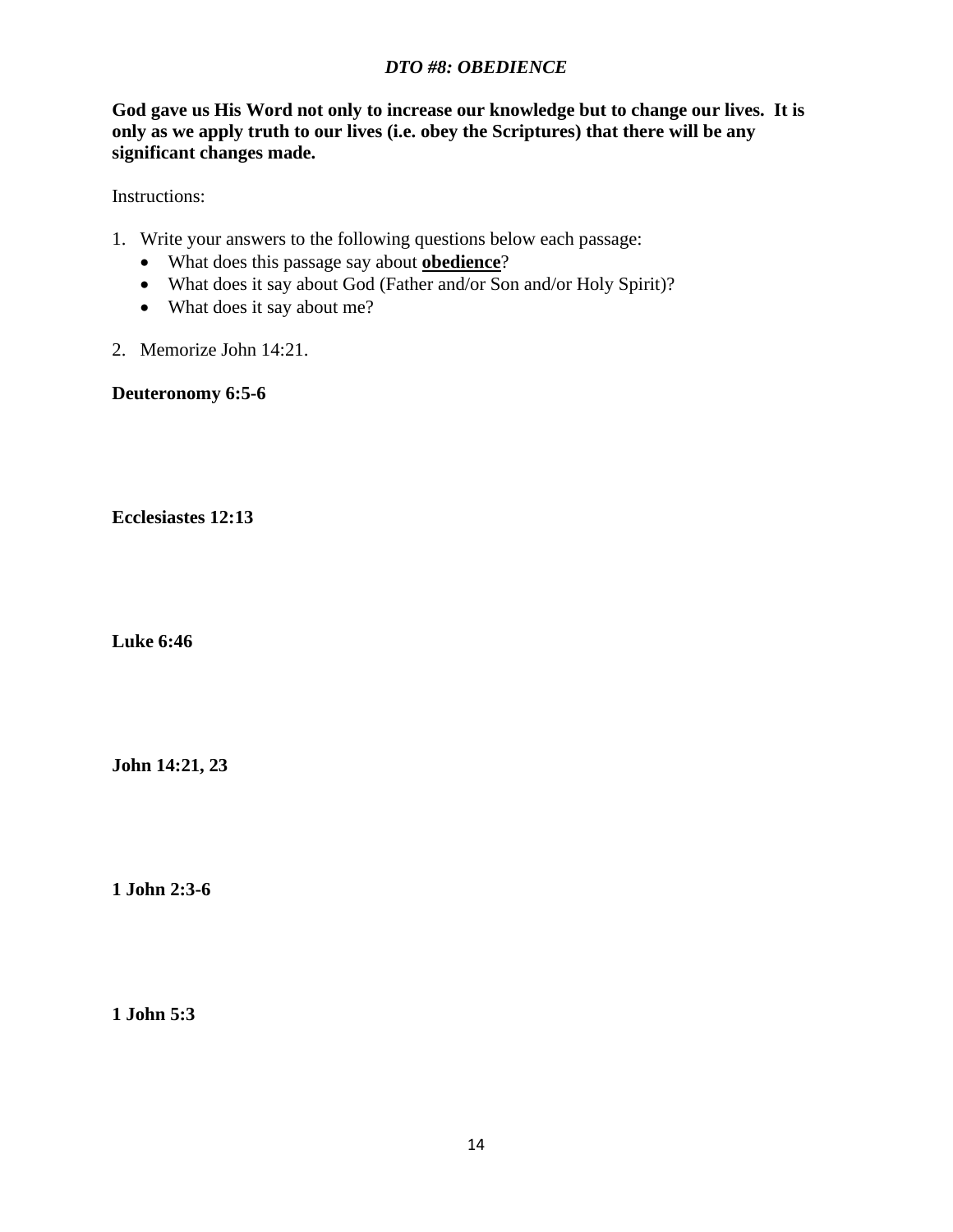#### *DTO #9: VICTORY OVER TEMPTATION*

**All believers are subject to temptation. But victory is ours through reliance on the Holy Spirit, by believing promises from the Word of God, and by obeying His directions. He provides everything we need to resist temptation.**

Instructions:

- 1. Write your answers to the following questions below each passage:
	- What does this passage say about **victory over temptation**?
	- What does it say about God (Father and/or Son and/or Holy Spirit)?
	- What does it say about me?
- 2. Memorize 1 Corinthians 10:13.

**Isaiah 41:10, 13**

**1 Corinthians 10:13**

**Galatians 5:16**

**Hebrews 2:18**

**Hebrews 4:15-16**

**1 John 5:3-5**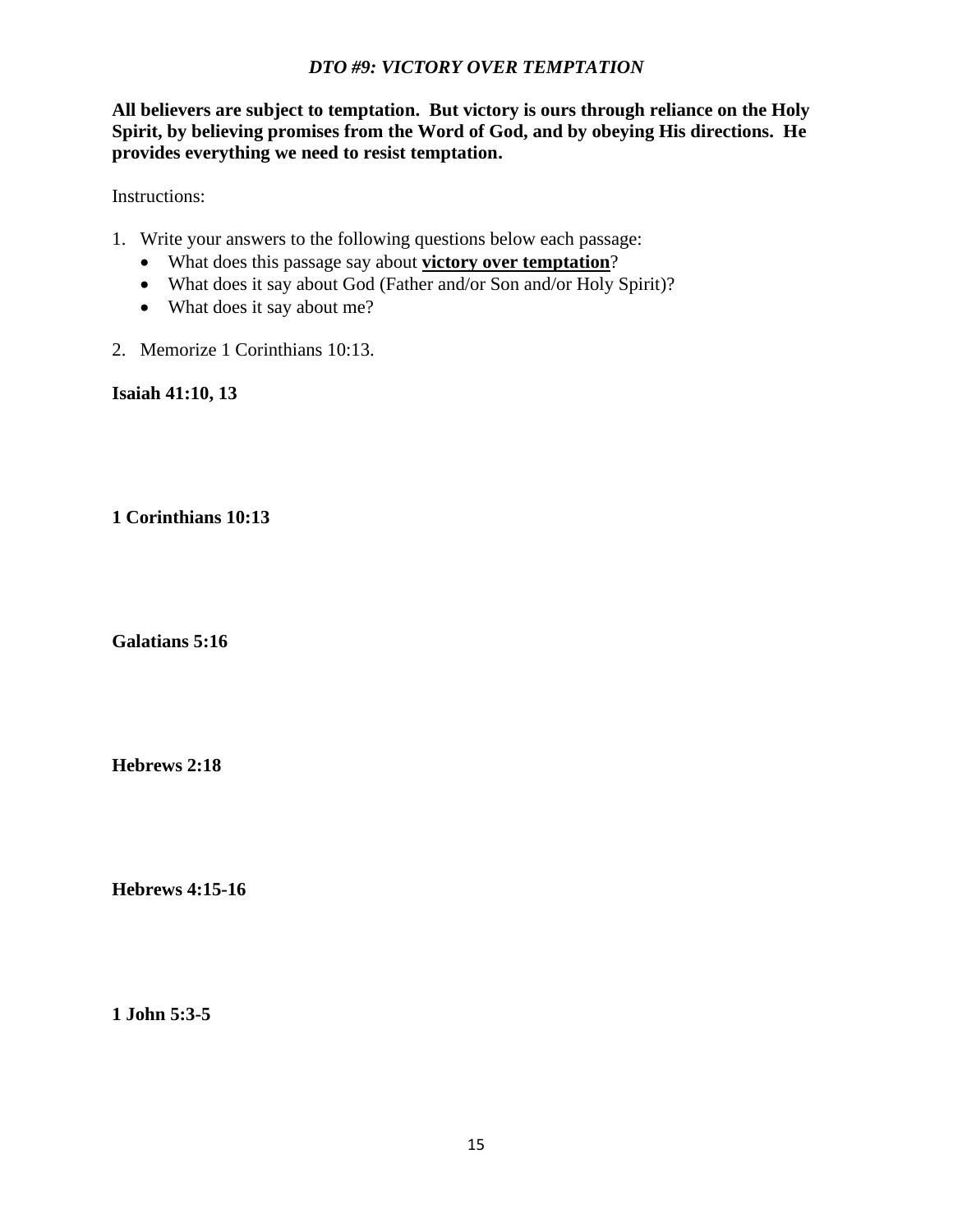## *DTO #10: PRAYER*

**Prayer is our lifeline to God! We should form the habit of starting each day with prayer, then learn to pray throughout the day as the Lord brings people, places and predicaments to mind. We should, "…pray continually…" (1 Thessalonians 5:16).**

Instructions:

- 1. Write your answers to the following questions below each passage:
	- What does this passage say about **prayer**?
	- What does it say about God (Father and/or Son and/or Holy Spirit)?
	- What does it say about me?
- 2. Memorize Philippians 4:6-7.

**Jeremiah 33:2-3**

**Matthew 7:7-8**

**John 16:24**

**Philippians 4:6-7**

**James 1:5**

**1 John 5:14-15**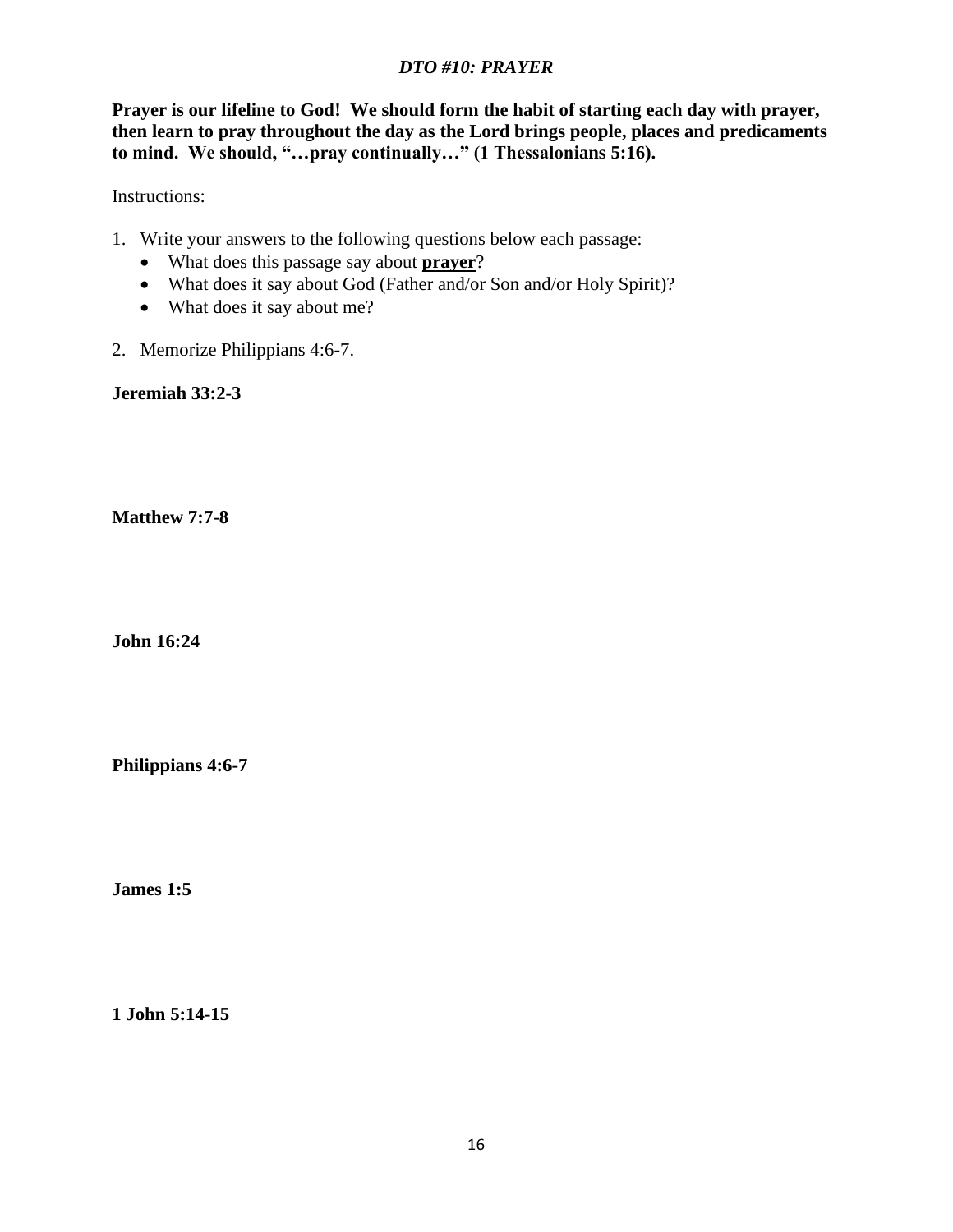## *DTO #11: UNHINDERED PRAYER*

**God hears and answers prayer! The answer may not be what we prefer, but is always what we need. Even if it's a long time coming, God's answer will always arrive in His time and in accordance with His will when we pray under the conditions that keep our prayers unhindered.** 

Instructions:

- 1. Write your answers to the following questions below each passage:
	- What does this passage say about **unhindered prayer**?
	- What does it say about God (Father and/or Son and/or Holy Spirit)?
	- What does it say about me?
- 2. Memorize John 15:7.

**2 Chronicles 7:14**

**Psalm 66:18**

**John 15:7**

**James 1:6-7**

**James 4:3**

**1 John 3:21-22**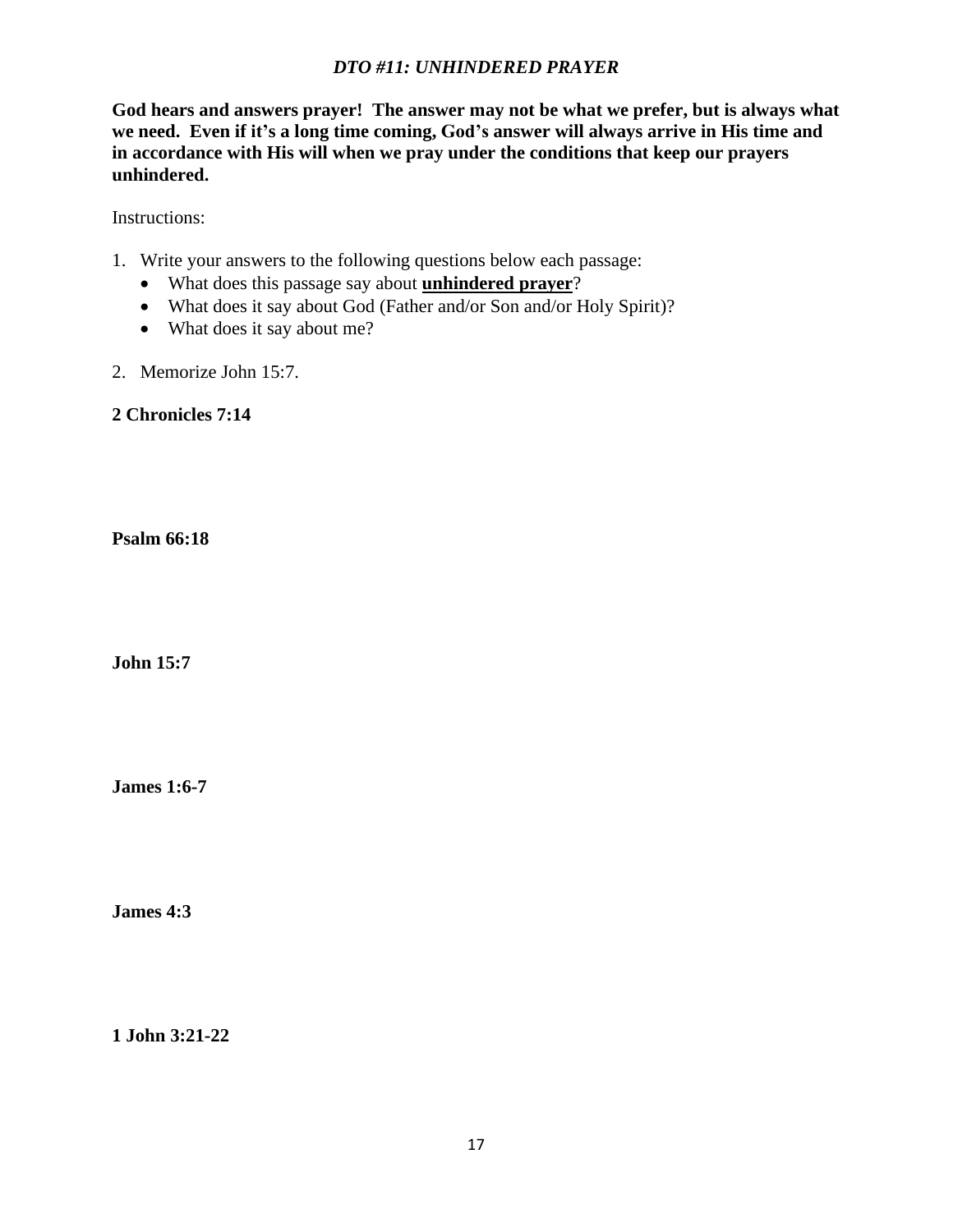## *DTO #12: PRAISE AND THANKSGIVING*

**As you study Scriptures, you will note that taking time for praise and thanksgiving pleases God. On occasion, we ought to take all our prayer time to tell God how much we appreciate all He has done, is doing and promises that He will do for us.**

Instructions:

- 1. Write your answers to the following questions below each passage:
	- What does this passage say about **praise and thanksgiving**?
	- What does it say about God (Father and/or Son and/or Holy Spirit)?
	- What does it say about me?
- 2. Memorize 1 Thessalonians 5:16-18.

**Psalm 50:23**

**Psalm 69:30-31**

**Psalm 106:1**

**Psalm 113:1-3**

**Ephesians 5:19-20**

**I Thessalonians 5:16-18**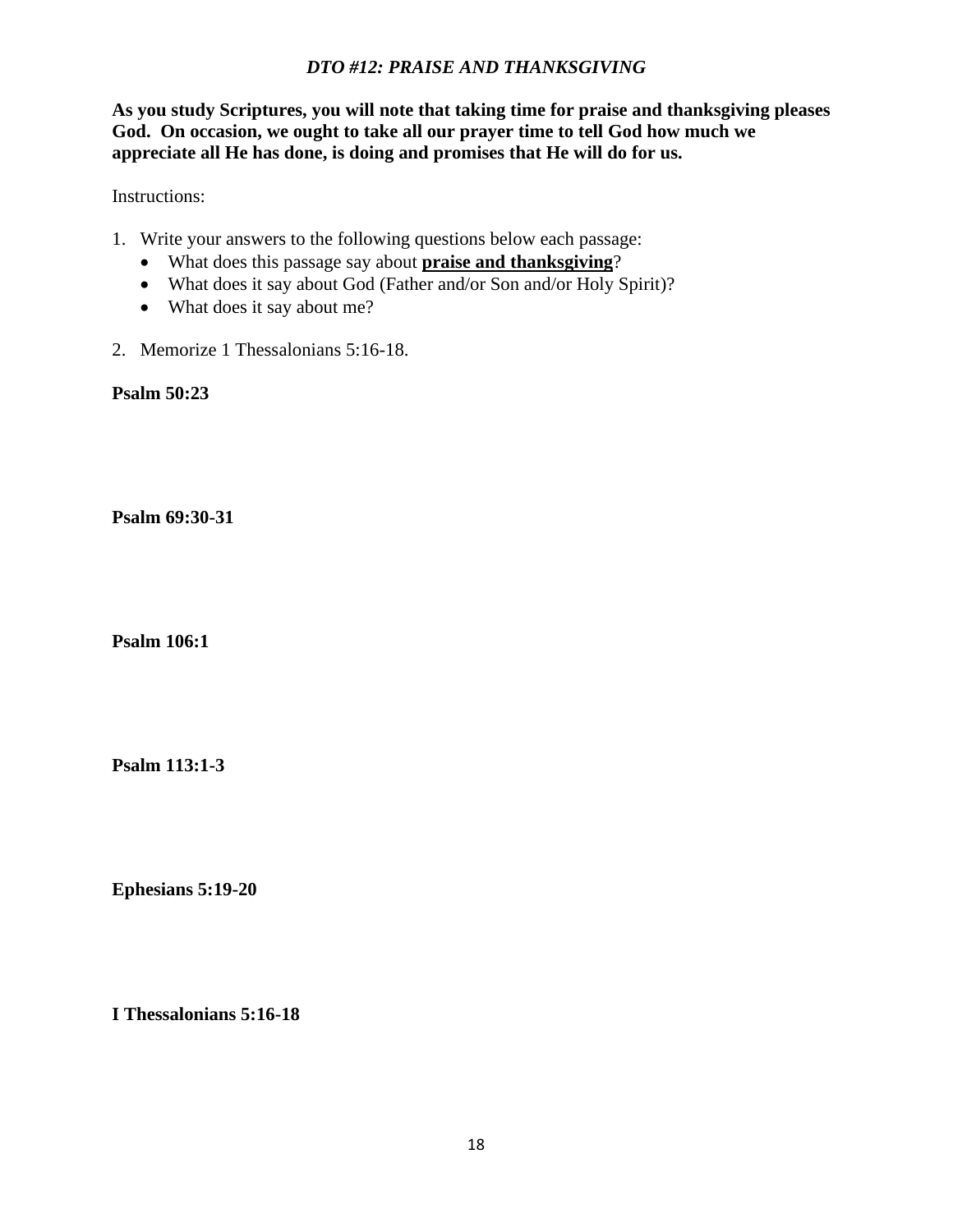## *DTO #13: FELLOWSHIP*

**As Christians, we are all members of one family called the "Body of Christ." We need each other for mutual encouragement and help to grow in our relationship with the Lord. That is why fellowship is so important!**

Instructions:

- 1. Write your answers to the following questions below each passage:
	- What does this passage say about **fellowship**?
	- What does it say about God (Father and/or Son and/or Holy Spirit)?
	- What does it say about me?
- 2. Memorize Hebrews 10:24-25.

**Proverbs 27:17**

**Romans 15:1-2**

**1 Corinthians 10:24**

**1 Corinthians 12:24-25, 27**

**Philippians 2:3-4**

**Hebrews 10:24-25**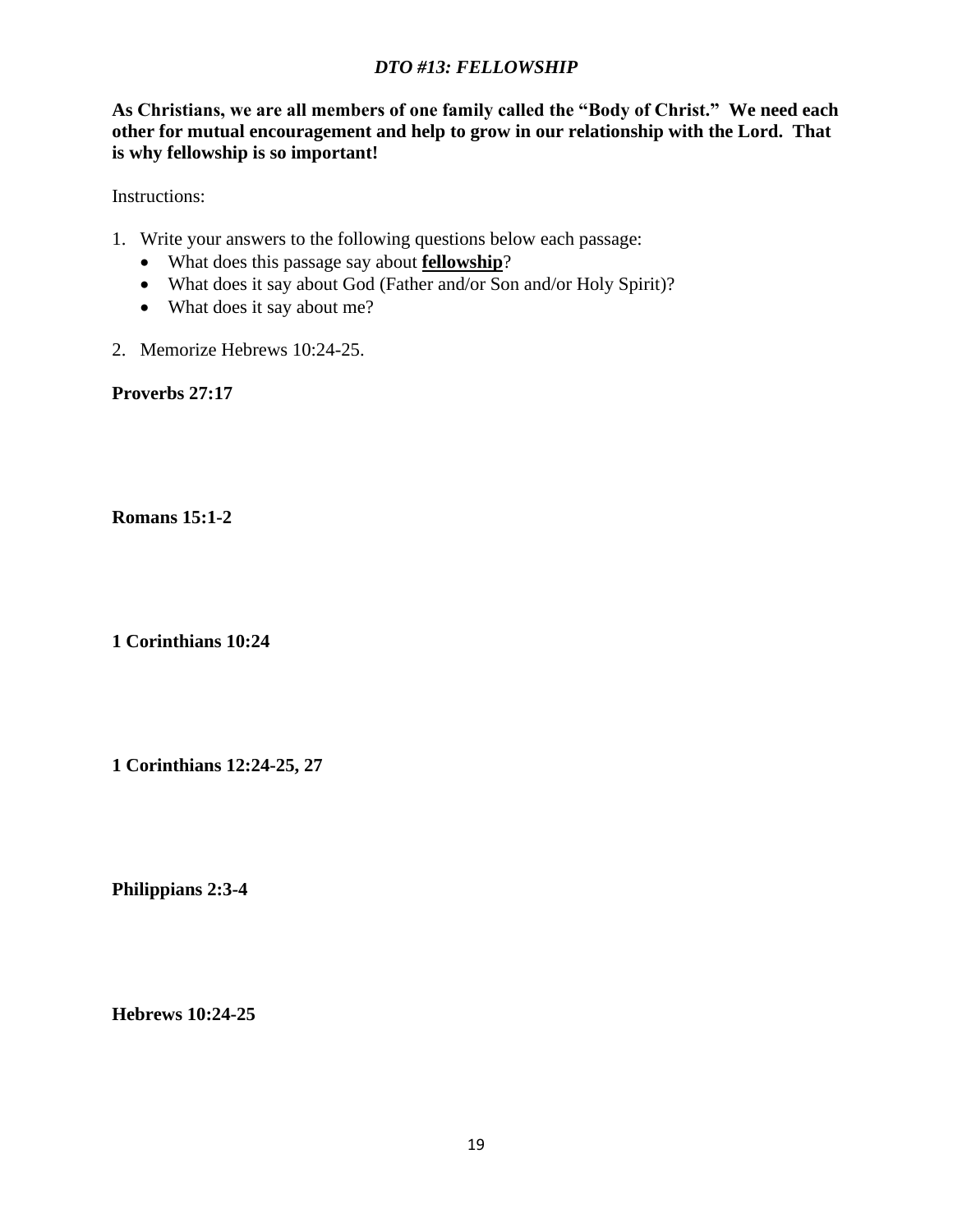## *DTO #14: FEARING GOD*

**As you study the Scriptures, you will discover the blessing of placing your full trust in God. The following passages speak about the "fear" (reverence, respect, trust) of the Lord and what will result if we have a reverential respect for His authority.**

Instructions:

- 1. Write your answers to the following questions below each passage:
	- What does this passage say about **fearing God**?
	- What does it say about God (Father and/or Son and/or Holy Spirit)?
	- What does it say about me?
- 2. Memorize Psalm 34:7, 9.

**Psalm 25:14**

**Psalm 33:18**

**Psalm 34:7, 9**

**Psalm 145:19**

**Proverbs 1:7a; 9:10a**

**Proverbs 22:4**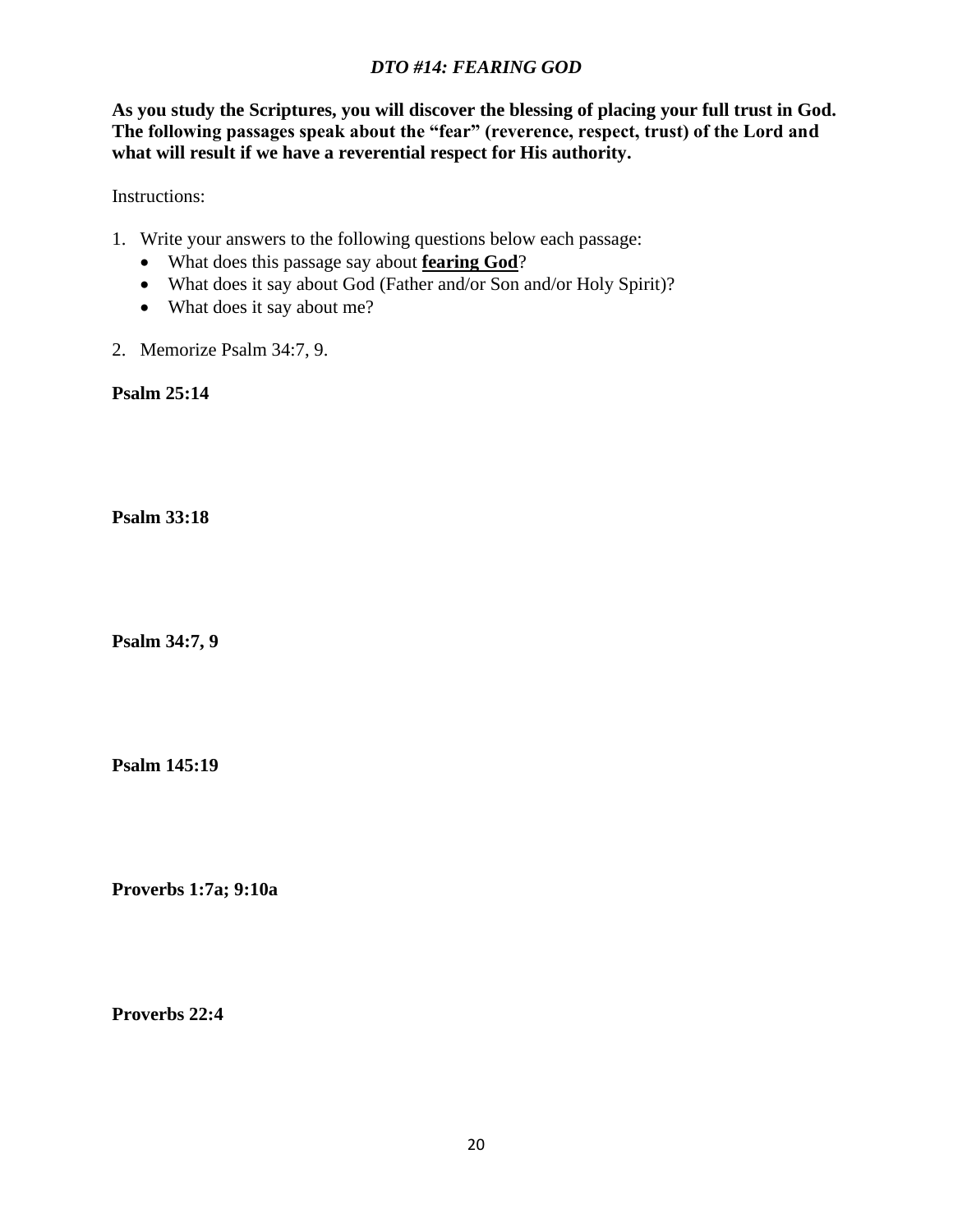# *DTO #15: DISCIPLESHIP*

#### **By definition, a disciple is a learner, a follower of Christ. A true disciple will daily recognize Christ as Lord and be willing to put Him ahead of every other pursuit in life.**

Instructions:

- 1. Write your answers to the following questions below each passage:
	- What does this passage say about **discipleship**?
	- What does it say about God (Father and/or Son and/or Holy Spirit)?
	- What does it say about me?
- 2. Memorize Luke 14:27.

**Matthew 10:24**

**Luke 14:27**

**Luke 14:33**

**John 8:31**

**John 13:35**

**John 15:8**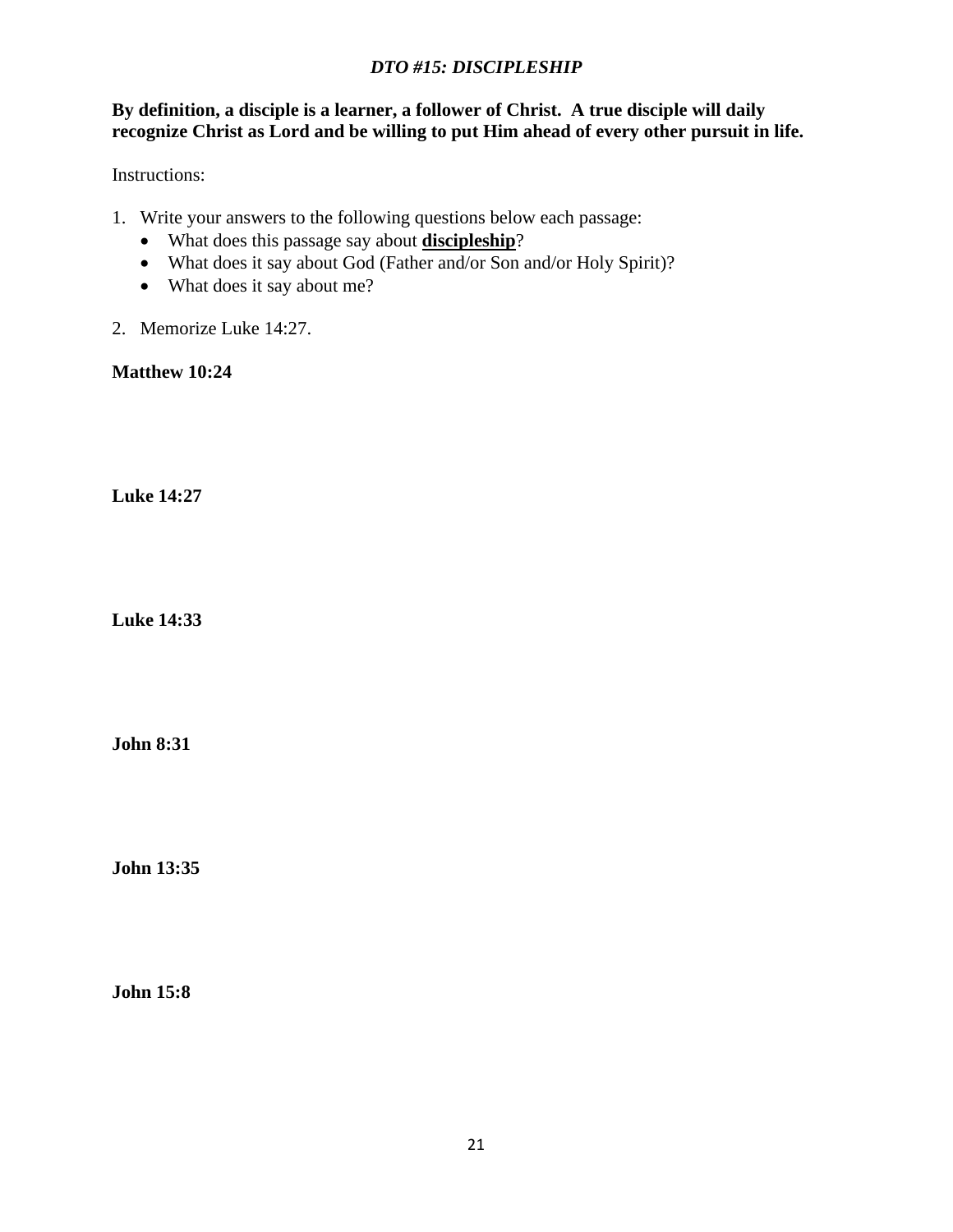## *DTO #16: SELF-DENIAL*

**As Christians, we have a new nature. Our Spirit has been re-born by a work of the Holy Spirit, but our flesh is still subject to temptation. To grow, we must learn to say "No" to the flesh, and say "Yes" to Christ in accordance with how He has empowered us.**

Instructions:

- 1. Write your answers to the following questions below each passage:
	- What does this passage say about **self-denial**?
	- What does it say about God (Father and/or Son and/or Holy Spirit)?
	- What does it say about me?
- 2. Memorize Romans 13:14.

**Luke 9:23-24**

**Romans 6:11-13**

**Romans 13:14**

**Ephesians 4:22-24**

**1 Peter 2:11**

**Titus 2:11-12**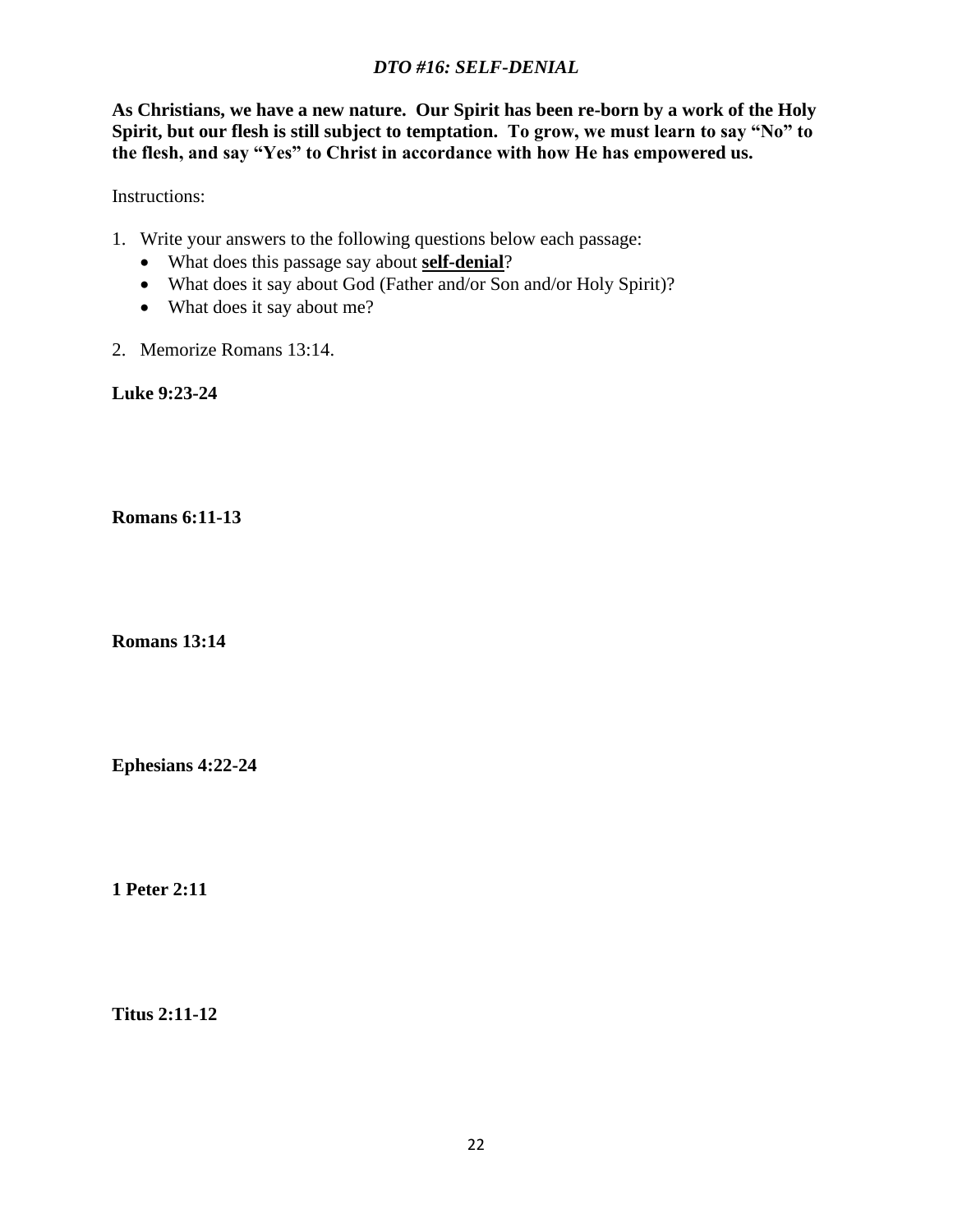## *DTO #17: OVERCOMING THE ENEMY*

**From the day that we received Jesus Christ as our Savior and Lord, we entered into a spiritual warfare. Our enemy is the devil (Satan) and he will do everything in his power to make us discouraged, doubting, defeated Christians. But the victory is ours as we trust in the Lord!**

Instructions:

- 1. Write your answers to the following questions below each passage:
	- What does this passage say about **overcoming the enemy**?
	- What does it say about God (Father and/or Son and/or Holy Spirit)?
	- What does it say about me?
- 2. Memorize James 4:7.

**Matthew 4:1-11**

**Ephesians 4:26-27**

**Ephesians 6:10-13**

**James 4:7**

**1 Peter 5:8-9**

**1 John 3:7-8**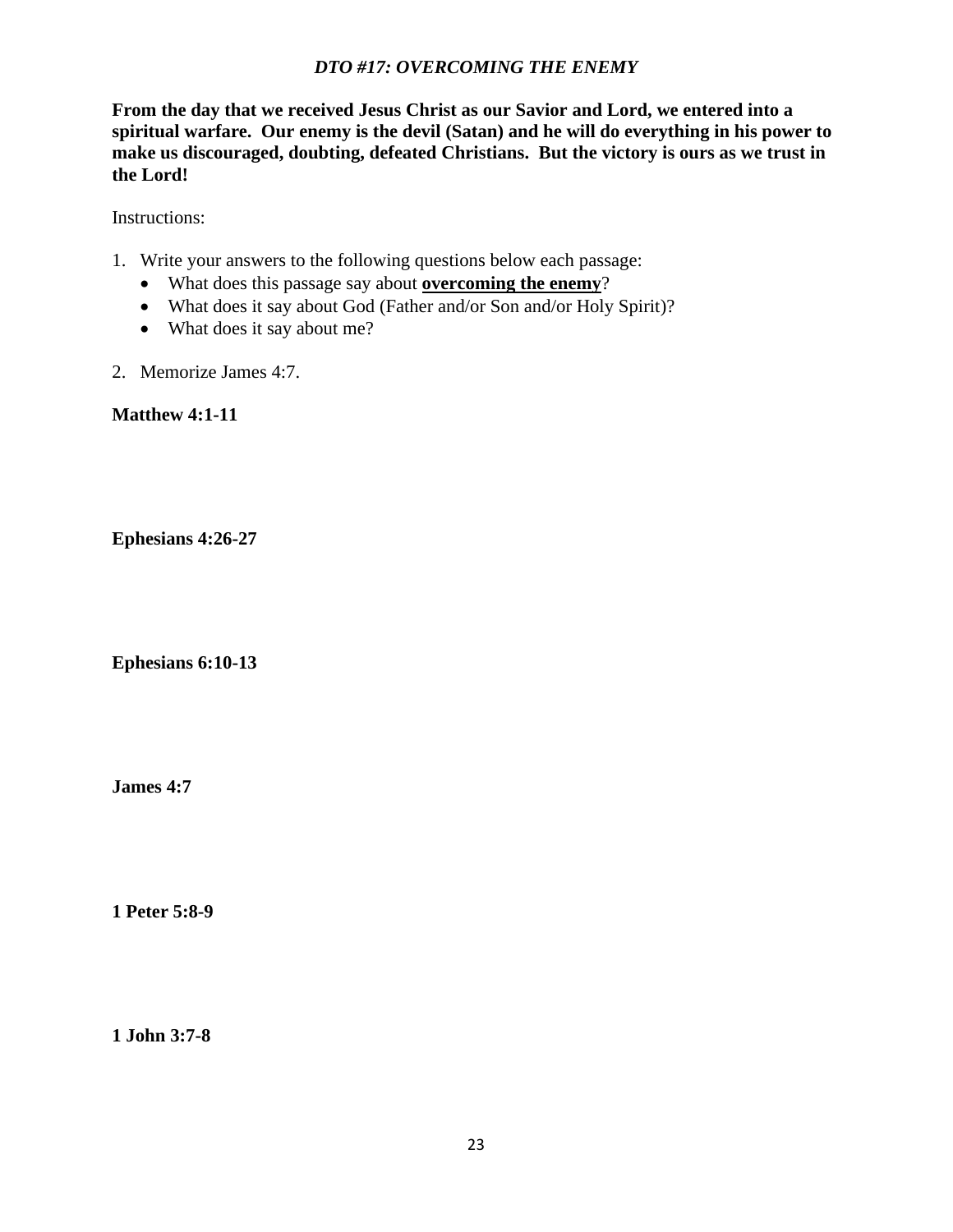#### *DTO #18: WITNESSING*

**When we become a child of God through faith in Jesus Christ, we receive a responsibility to tell others. We become "witnesses," either faithful or otherwise, to the reality of how to have a relationship with the Lord.**

Instructions:

- 1. Write your answers to the following questions below each passage:
	- What does this passage say about **witnessing**?
	- What does it say about God (Father and/or Son and/or Holy Spirit)?
	- What does it say about me?
- 2. Memorize Matthew 4:19.

**Matthew 4:19**

**Matthew 5:14, 16**

**Luke 12:8-9**

**Romans 10:13-15**

**2 Corinthians 5:18-19**

**1 Peter 3:15**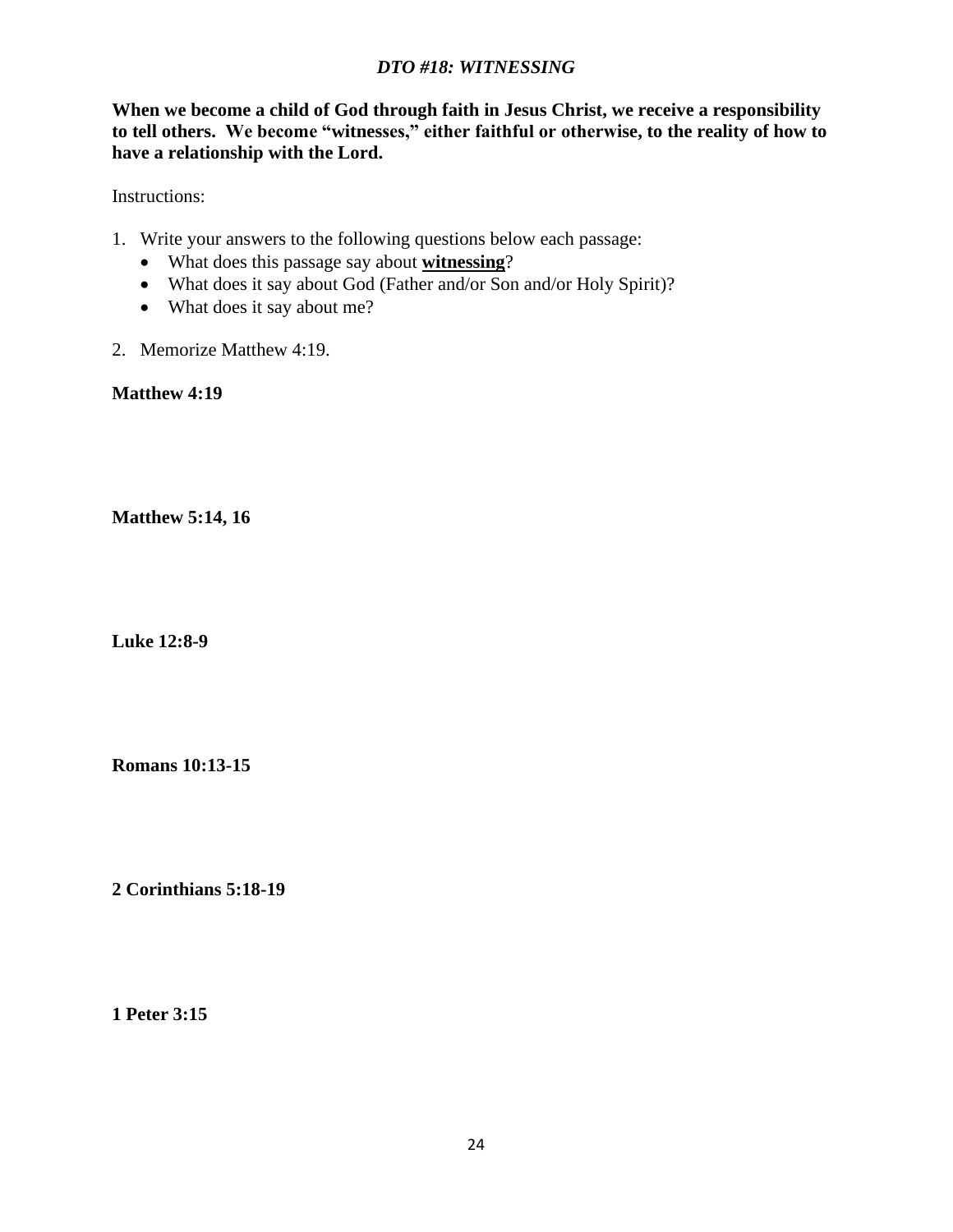## *DTO #19: GUIDANCE*

**If we want to save a lot of heartache, wasted time, dead-end roads and wrong turns in our Christian lives, we need to let God direct our paths daily. He sees things from a much different perspective and knows what is best for us, now and in the future!**

Instructions:

- 1. Write your answers to the following questions below each passage:
	- What does this passage say about **guidance**?
	- What does it say about God (Father and/or Son and/or Holy Spirit)?
	- What does it say about me?
- 2. Memorize Proverbs 3:5-6.

**Psalm 25:4-5**

**Psalm 25:8-9**

**Psalm 32:8-9**

**Psalm 143:8**

**Proverbs 3:5-6**

**Romans 12:1-2**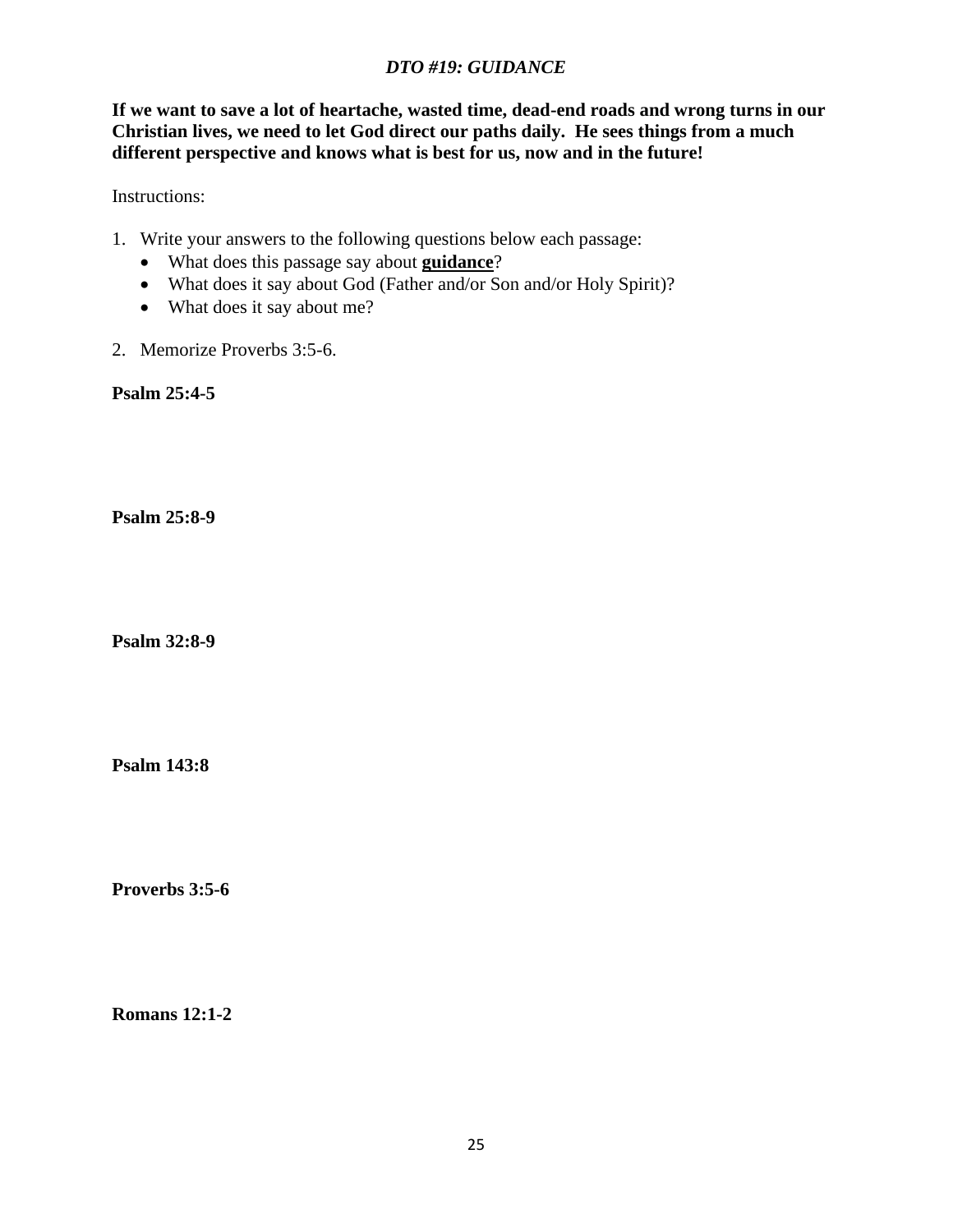## *DTO #20: ADVERSITY*

**In many ways, the Christian life is a life of testing. Through adverse situations, God purifies and takes out of our lives those things that are not pleasing to Him. We are not immune to trials; they should be viewed as opportunities to grow!**

Instructions:

- 1. Write your answers to the following questions below each passage:
	- What does this passage say about **adversity**?
	- What does it say about God (Father and/or Son and/or Holy Spirit)?
	- What does it say about me?
- 2. Memorize Romans 8:28.

**Job 1:21b; 23:10**

**Romans 5:3-4**

**Romans 8:28**

**2 Corinthians 4:8-9**

**2 Corinthians 4:16-17**

**James 1:2-4**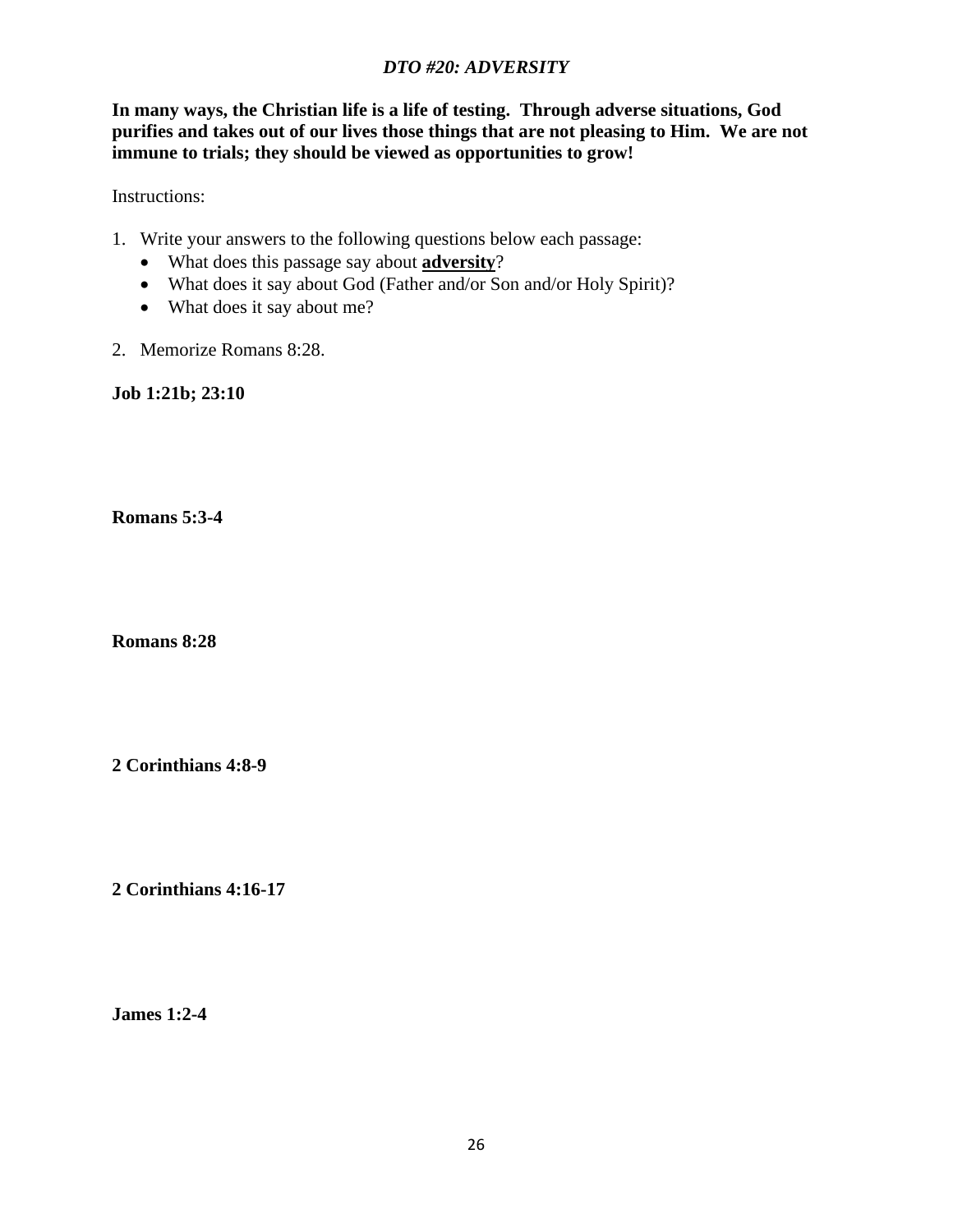## *DTO#21: CHASTENING*

#### **To chasten means to correct or to discipline. There are times when God, because of His love for us, must bring a measure of discipline into our lives.**

Instructions:

- 1. Write your answers to the following questions below each passage:
	- What does this passage say about **chastening**?
	- What does it say about God (Father and/or Son and/or Holy Spirit)?
	- What does it say about me?
- 2. Memorize Proverbs 3:11-12.

**Job 5:17**

**Psalm 94:12-13**

**Psalm 119:67, 75**

**Proverbs 3:11-12**

**1 Corinthians 11:31-32**

**Hebrews 12:8-11**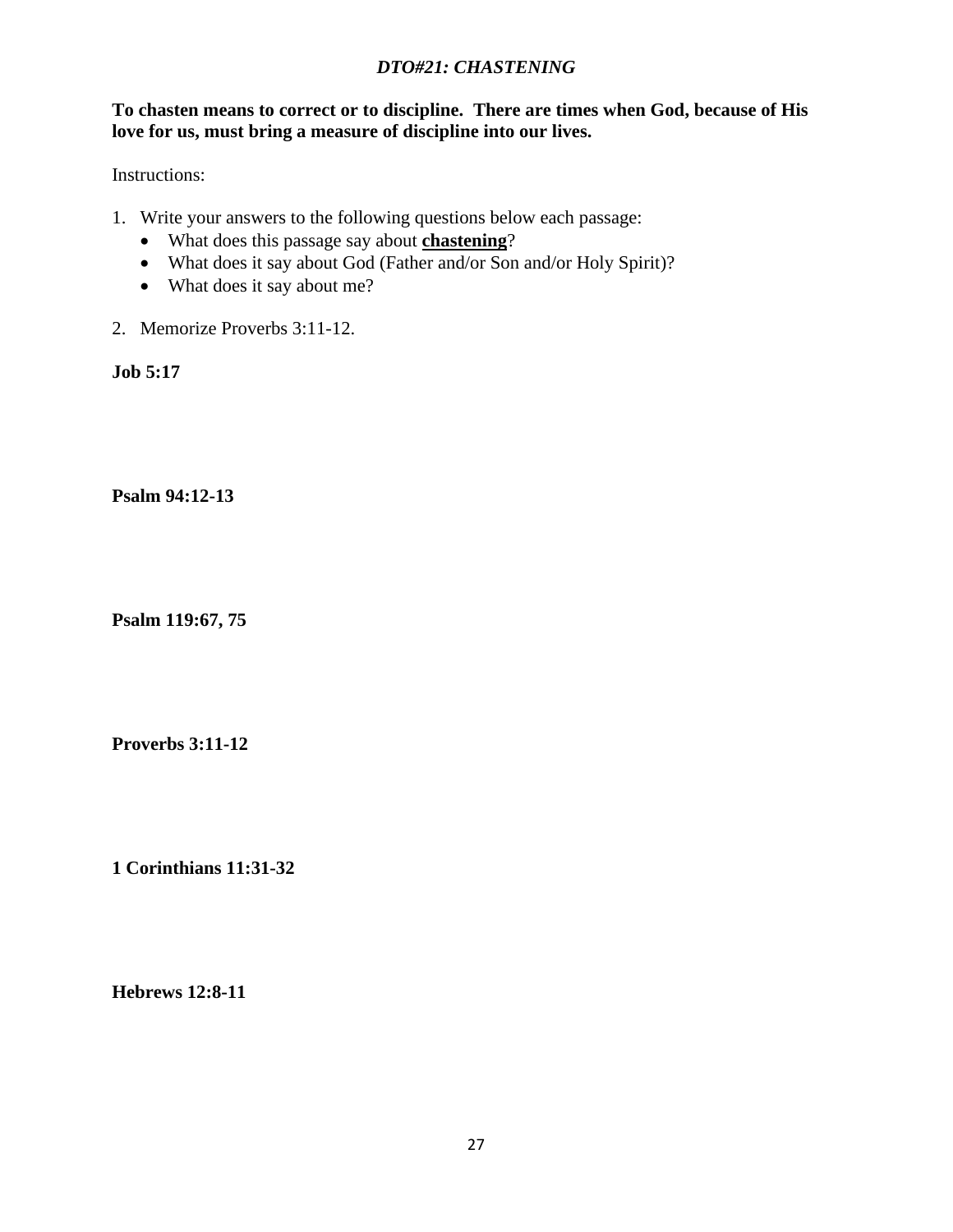## *DTO #22: SUFFERING*

**We can expect some suffering in this life. All of the Apostles and our Lord Himself suffered. Our suffering can be simply part of our common lot while living in this fallen world or it can be the result of persecution. It could even be something we bring upon ourselves. But it should not be viewed as necessarily indicating God's displeasure — He loves us! We can trust Him regardless of what we may be experiencing.**

Instructions:

- 1. Write your answers to the following questions below each passage:
	- What does this passage say about **suffering**?
	- What does it say about God (Father and/or Son and/or Holy Spirit)?
	- What does it say about me?
- 2. Memorize Romans 8:18.

**Romans 8:18**

**Philippians 1:29**

**Philippians 3:10**

**1 Peter 2:20-21**

**1 Peter 4:12-13**

**1 Peter 5:10**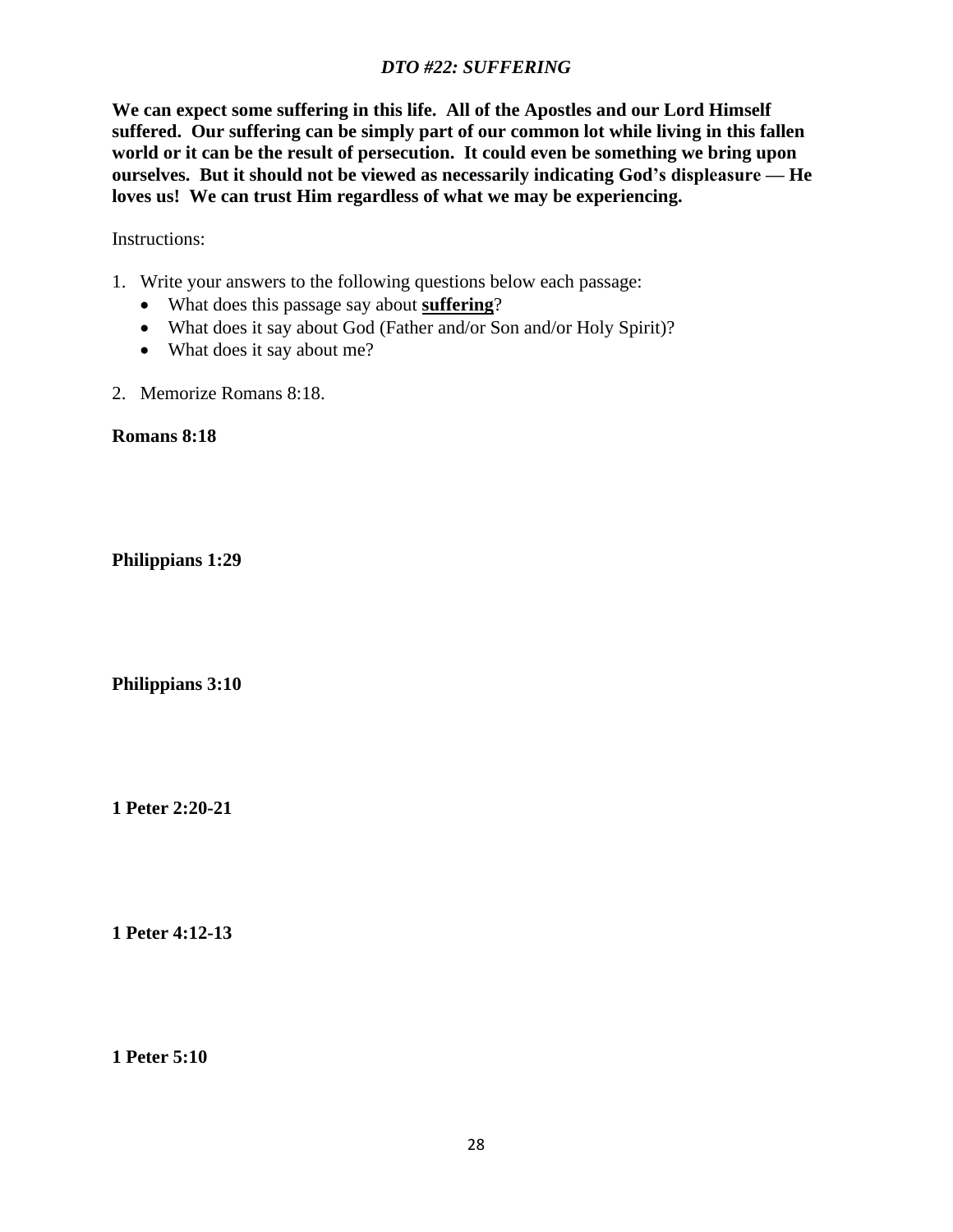## *DTO #23: PROVIDENTIAL CARE*

**Regardless of any trials, testing and suffering we may experience — God is sovereign! He cares, watches over us and meets our every need. As God, His promises can be trusted.**

Instructions:

- 1. Write your answers to the following questions below each passage:
	- What does this passage say about **Providential care**?
	- What does it say about God (Father and/or Son and/or Holy Spirit)?
	- What does it say about me?
- 2. Memorize 1 Peter 5:7.

**Psalm 34:19**

**Psalm 55:22**

**Isaiah 41:10**

**Isaiah 43:2**

**Matthew 11:28-29**

**1 Peter 5:7**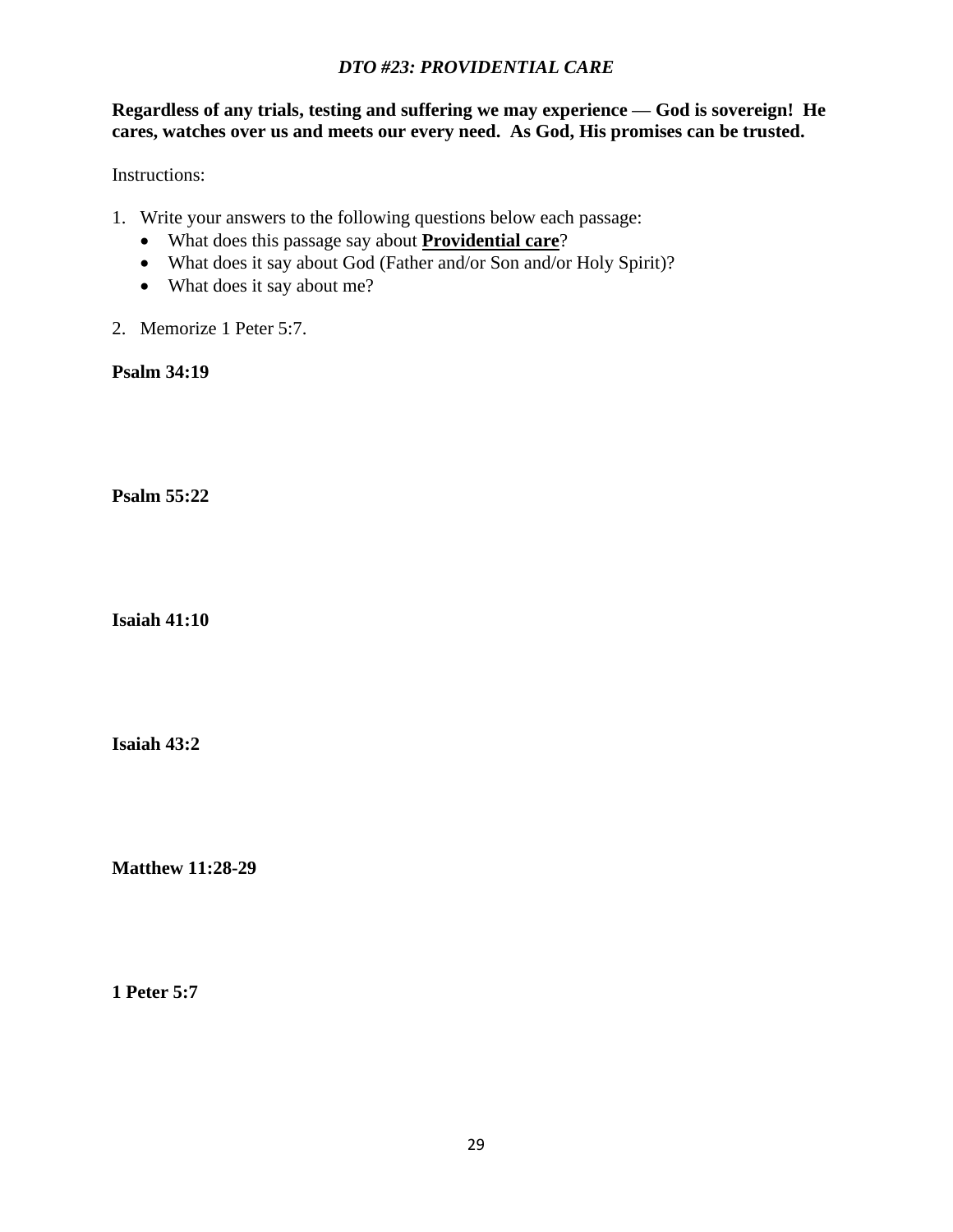# *DTO #24: HUMILITY*

**It is natural to want recognition and achievement in this life. But the Scriptures teach the need for humility — an attitude of submission and deference — rather than pride and arrogance.**

Instructions:

- 1. Write your answers to the following questions below each passage:
	- What does this passage say about **humility**?
	- What does it say about God (Father and/or Son and/or Holy Spirit)?
	- What does it say about me?
- 2. Memorize Philippians 2:3-4.

**Proverbs 29:23**

**Isaiah 66:2**

**Luke 14:11**

**Ephesians 4:1b-2**

**Philippians 2:3-4**

**1 Peter 5:5b-6**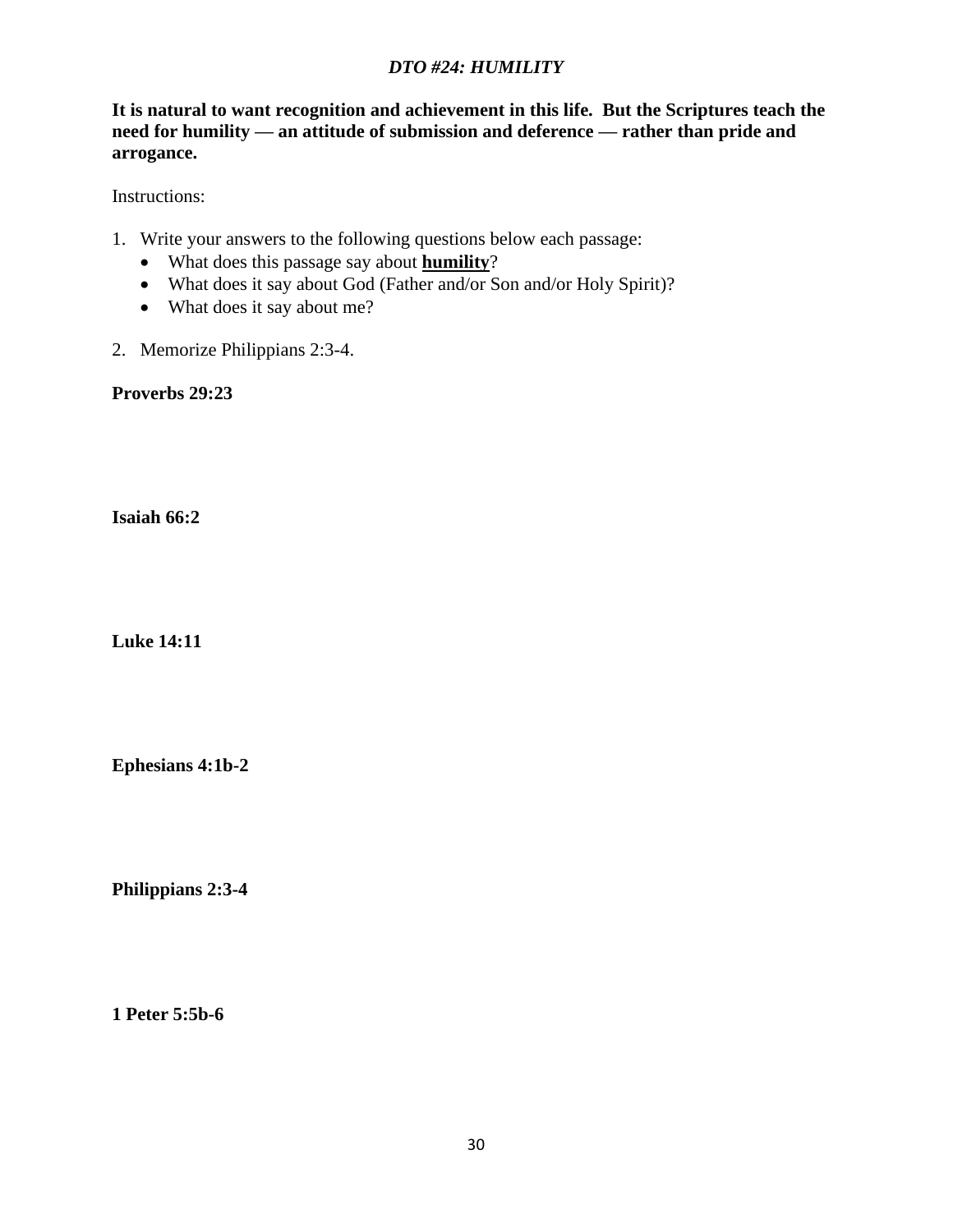# *DTO #25: LOVE*

## **The Scriptures describe Christlike love as the mark of a genuine Christian. There are people everywhere starving for that kind of love. We are called to help meet that need!**

Instructions:

- 1. Write your answers to the following questions below each passage:
	- What does this passage say about **love**?
	- What does it say about God (Father and/or Son and/or Holy Spirit)?
	- What does it say about me?
- 2. Memorize Matthew 22:37-40.

**Matthew 22:37-40**

**John 13:34-35**

**Romans 12:9-10** 

**1 Corinthians 13:1-7**

**1 John 3:11**

**1 John 3:16-18**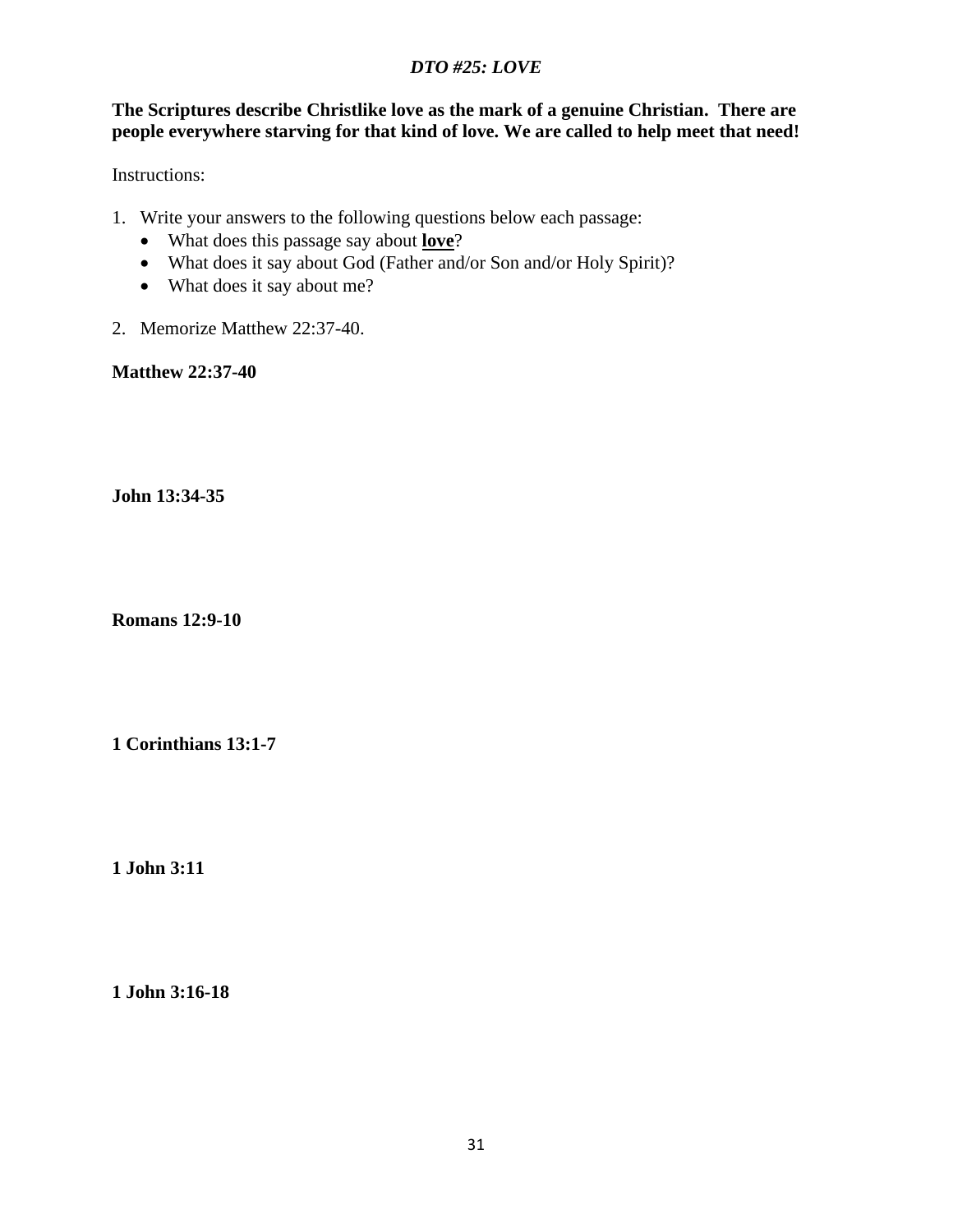## *DTO #26: VISION*

**Vision is the quality of having God's perspective of life. It is an attitude of fitting in with His plan for the advance of His Kingdom — seeing what He wants done and then being available to join Him in the process of His bringing it to completion.**

Instructions:

- 1. Write your answers to the following questions below each passage:
	- What does this passage say about **vision**?
	- What does it say about God (Father and/or Son and/or Holy Spirit)?
	- What does it say about me?
- 2. Memorize John 15:16.

**Matthew 9:36-38**

**Matthew 28:19-20**

**John 15:16**

**John 17:18, 21, 23**

**2 Corinthians 5:18-19**

**2 Peter 3:9**